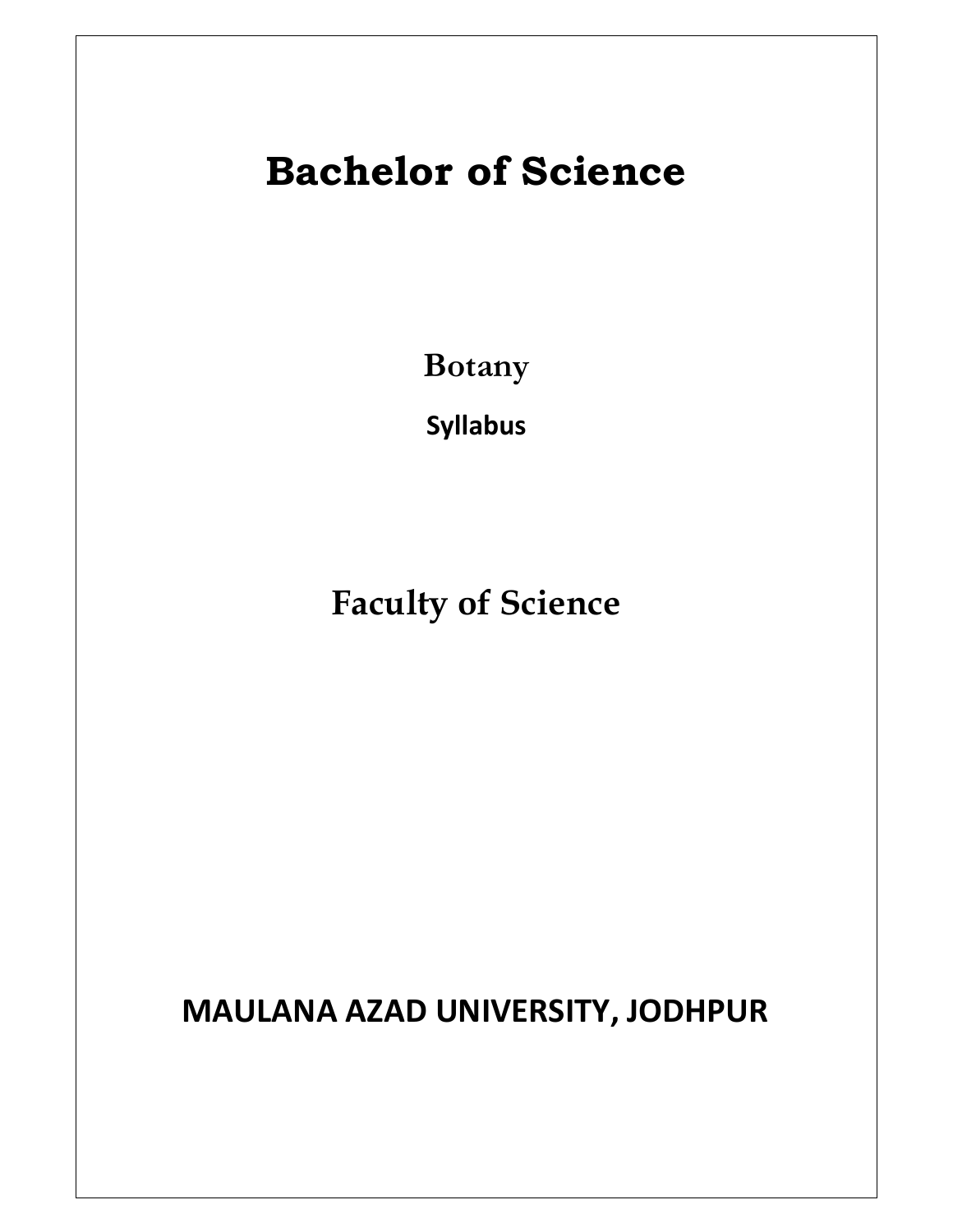# **B.Sc. Semester-I**

| Course                   | <b>Subject</b>                                                                                                                                                    | Code            | Paper                                     | CIA-I | <b>CIA-II</b> | <b>ESE</b> | <b>Total</b> |
|--------------------------|-------------------------------------------------------------------------------------------------------------------------------------------------------------------|-----------------|-------------------------------------------|-------|---------------|------------|--------------|
|                          |                                                                                                                                                                   | <b>BSBO 111</b> | Algae, Lichens and Bryophytes             | 10    | 10            | 80         | 100          |
|                          | <b>Botany</b>                                                                                                                                                     | <b>BSBO 112</b> | Mycology, Microbiology and Phytopathology | 10    | 10            | 80         | 100          |
|                          |                                                                                                                                                                   | <b>BSBO 121</b> | <b>Botany Lab-I</b>                       | 10    | 10            | 80         | 100          |
| <b>RSES</b>              |                                                                                                                                                                   | <b>BSCH 111</b> | Inorganic Chemistry-I                     | 10    | 10            | 80         | 100          |
|                          | <b>Chemistry</b>                                                                                                                                                  | <b>BSCH 112</b> | Organic Chemistry-I                       | 10    | 10            | 80         | 100          |
|                          |                                                                                                                                                                   | <b>BSCH 121</b> | <b>Laboratory Course-I</b>                | 10    | 10            | 80         | 100          |
| $\overline{\phantom{0}}$ |                                                                                                                                                                   | <b>BSMT 111</b> | Algebra                                   | 10    | 10            | 80         | 100          |
|                          | <b>Differential Calculus</b><br><b>BSMT 112</b><br><b>Mathematics</b><br>Co-Ordinate Geometry in 2-Dimensions and<br>$3-$<br><b>BSMT 113</b><br><b>Dimensions</b> |                 |                                           | 10    | 10            | 80         | 100          |
| <b>O</b>                 |                                                                                                                                                                   | 10              | 10                                        | 80    | 100           |            |              |
|                          | <b>Physics</b>                                                                                                                                                    | <b>BSPH 111</b> | <b>Mechanics</b>                          | 10    | 10            | 80         | 100          |
|                          |                                                                                                                                                                   | <b>BSPH 112</b> | Electromagnetics                          | 10    | 10            | 80         | 100          |
| ELECTIVE                 |                                                                                                                                                                   | <b>BSPH 121</b> | <b>Physics Lab-I</b>                      | 10    | 10            | 80         | 100          |
|                          |                                                                                                                                                                   | <b>BSZO 111</b> | Taxonomy of Lower Non Chordate            | 10    | 10            | 80         | 100          |
|                          | <b>Zoology</b>                                                                                                                                                    | <b>BSZO 112</b> | <b>Cytology and Genetics-I</b>            | 10    | 10            | 80         | 100          |
|                          |                                                                                                                                                                   | <b>BSZO 121</b> | <b>Zoology Lab-I</b>                      | 10    | 10            | 80         | 100          |
|                          |                                                                                                                                                                   | <b>PHLT 111</b> | <b>Human Biology</b>                      | 10    | 10            | 80         | 100          |
|                          | <b>Public Health</b>                                                                                                                                              | <b>PHLT 112</b> | Introduction to Public Health             | 10    | 10            | 80         | 100          |
|                          |                                                                                                                                                                   | <b>PHLT 121</b> | <b>Human Biology and First Aid Lab</b>    | 10    | 10            | 80         | 100          |
| Core                     | <b>Compulsory</b>                                                                                                                                                 | <b>BHN 131</b>  | <b>General Hindi</b>                      | 10    | 10            | 80         | $100*$       |
| <b>Courses</b>           | Paper                                                                                                                                                             | <b>BEN 131</b>  | <b>General English</b>                    | 10    | 10            | 80         | $100*$       |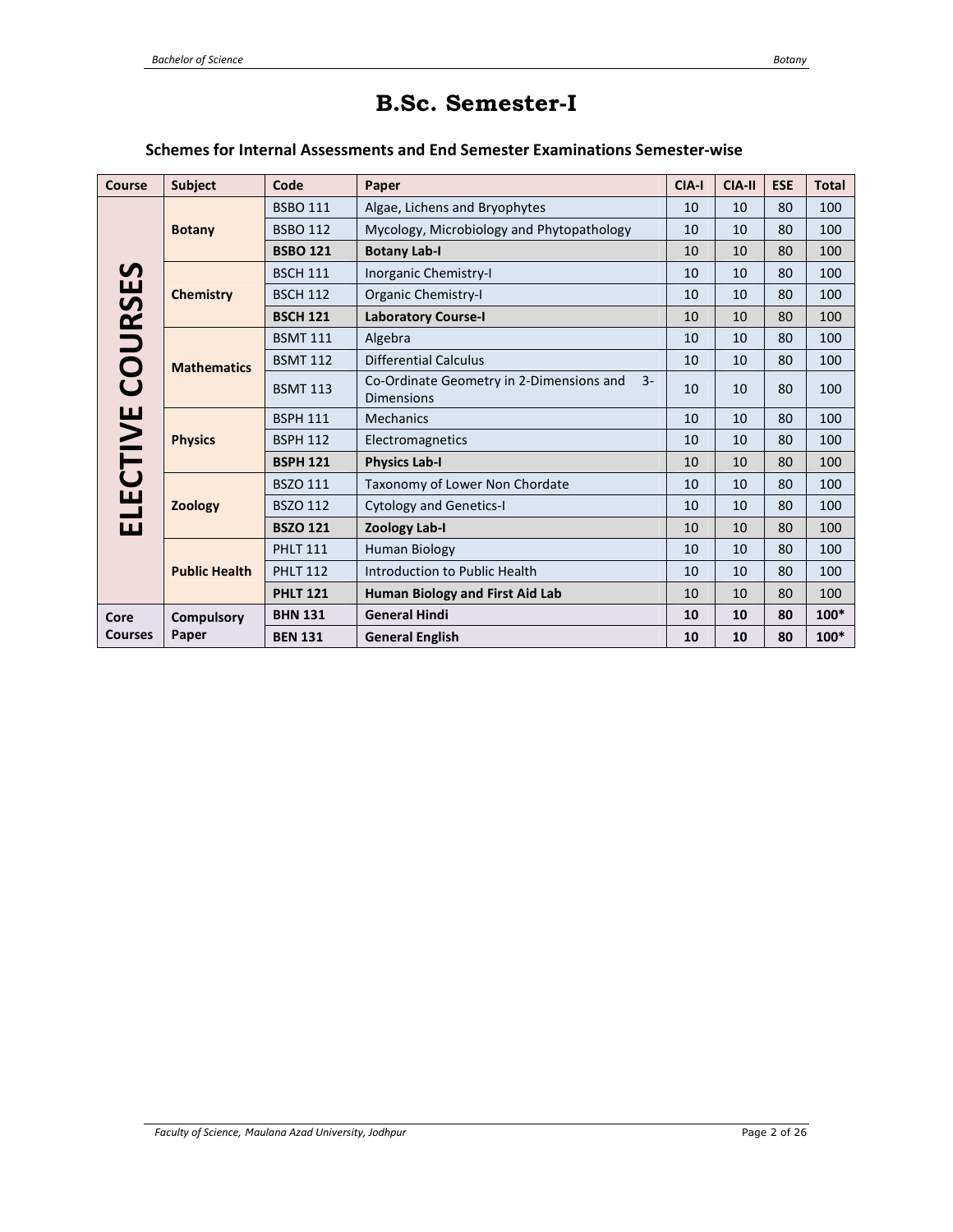# **B.Sc. Semester-II**

| Course                   | <b>Subject</b>             | Code            | Paper                                          | CIA-I | <b>CIA-II</b> | <b>ESE</b> | <b>Total</b> |
|--------------------------|----------------------------|-----------------|------------------------------------------------|-------|---------------|------------|--------------|
|                          |                            | <b>BSBO 211</b> | Pteridophytes                                  | 10    | 10            | 80         | 100          |
|                          | <b>Botany</b>              | <b>BSBO 212</b> | Gymnosperms and Palaeobotany                   | 10    | 10            | 80         | 100          |
|                          |                            | <b>BSBO 221</b> | <b>Botany Lab-II</b>                           | 10    | 10            | 80         | 100          |
| <u>51</u>                |                            | <b>BSCH 211</b> | Physical Chemistry-I                           | 10    | 10            | 80         | 100          |
| RS <sub>I</sub>          | <b>Chemistry</b>           | <b>BSCH 212</b> | Organic Chemistry-II                           | 10    | 10            | 80         | 100          |
|                          |                            | <b>BSCH 221</b> | Laboratory course-II                           | 10    | 10            | 80         | 100          |
| $\overline{\phantom{0}}$ |                            | <b>BSMT 211</b> | <b>Differential Equations</b>                  | 10    | 10            | 80         | 100          |
| $\bullet$                | <b>Mathematics</b>         | <b>BSMT 212</b> | Integral and Vector Calculus                   | 10    | 10            | 80         | 100          |
| Ū                        |                            | <b>BSMT 213</b> | Co-ordinate Geometry in 3-Dimensions           | 10    | 10            | 80         | 100          |
|                          | <b>Physics</b>             | <b>BSPH 211</b> | Optics                                         | 10    | 10            | 80         | 100          |
|                          |                            | <b>BSPH 212</b> | <b>Waves and Oscillations</b>                  | 10    | 10            | 80         | 100          |
| CTIVE                    |                            | <b>BSPH 221</b> | <b>Physics Lab-II</b>                          | 10    | 10            | 80         | 100          |
|                          |                            | <b>BSZO 211</b> | Evolution and Biology of Higher Non Chordate   | 10    | 10            | 80         | 100          |
| 山田                       | <b>Zoology</b>             | <b>BSZO 212</b> | Molecular Biology and Genetics II              | 10    | 10            | 80         | 100          |
|                          |                            | <b>BSZO 221</b> | <b>Zoology Lab-II</b>                          | 10    | 10            | 80         | 100          |
|                          |                            | <b>PHLT 211</b> | Epidemiology                                   | 10    | 10            | 80         | 100          |
|                          | <b>Public Health</b>       | <b>PHLT 212</b> | <b>Biostatistics and Computer Applications</b> | 10    | 10            | 80         | 100          |
|                          |                            | <b>PHLT 221</b> | <b>Epidemiology and Biostatistics Lab</b>      | 10    | 10            | 80         | 100          |
| Core<br><b>Courses</b>   | <b>Compulsory</b><br>Paper | <b>BES 231</b>  | <b>Environmental Studies</b>                   | 10    | 10            | 80         | 100*         |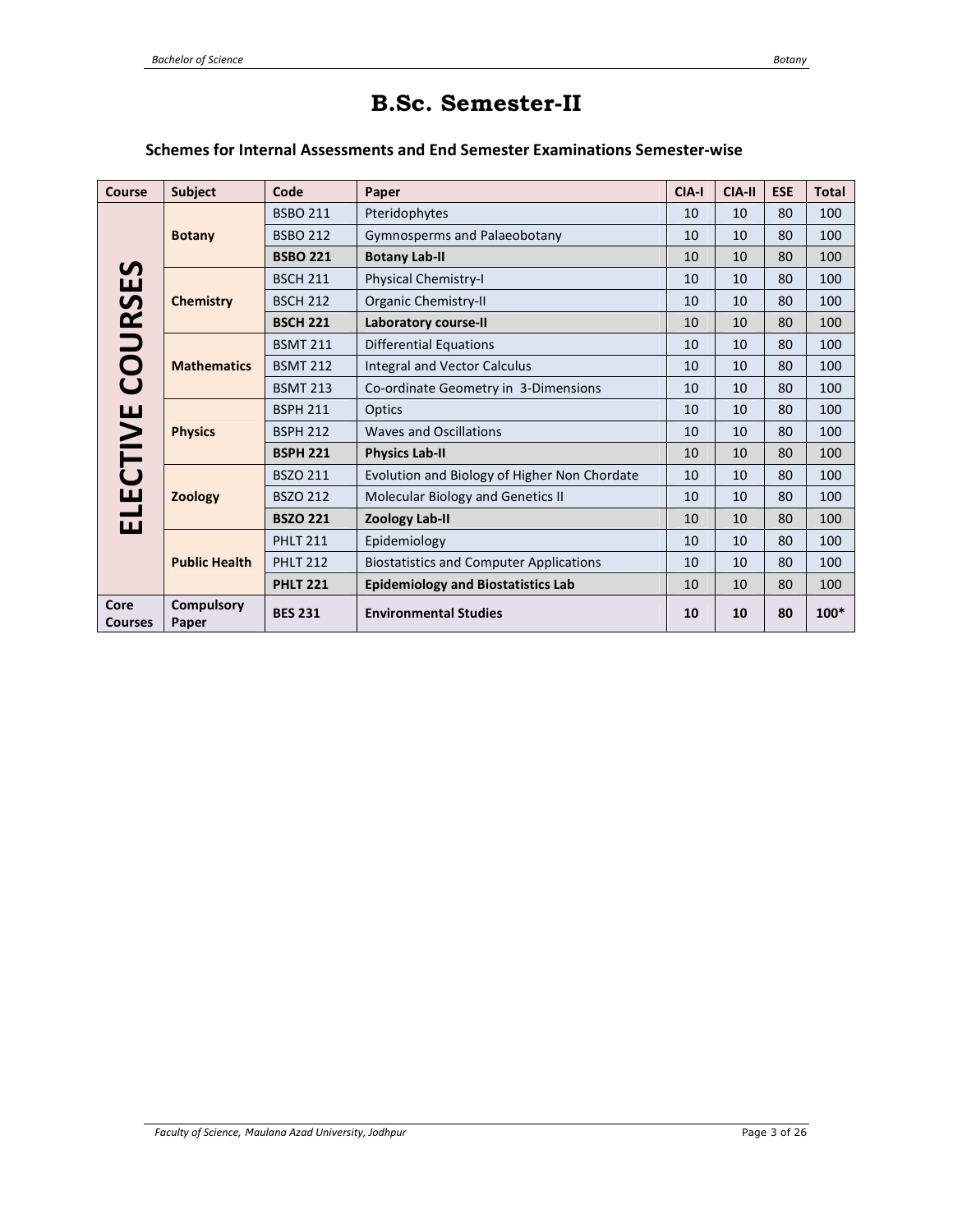# **B.Sc. Semester-III**

| Course                        | <b>Subject</b>       | Code            | Paper                                                      | CIA-I | <b>CIA-II</b> | <b>ESE</b> | <b>Total</b> |
|-------------------------------|----------------------|-----------------|------------------------------------------------------------|-------|---------------|------------|--------------|
|                               |                      | <b>BSBO 311</b> | Anatomy of Angiosperms, Economic Botany and<br>Ethnobotany | 10    | 10            | 80         | 100          |
|                               | <b>Botany</b>        | <b>BSBO 312</b> | <b>Cell and Molecular Biology</b>                          | 10    | 10            | 80         | 100          |
|                               |                      | <b>BSBO 321</b> | <b>Botany Lab-III</b>                                      | 10    | 10            | 80         | 100          |
| <b>RSES</b>                   |                      | <b>BSCH 311</b> | Inorganic Chemistry-II                                     | 10    | 10            | 80         | 100          |
|                               | <b>Chemistry</b>     | <b>BSCH 312</b> | Physical Chemistry-II                                      | 10    | 10            | 80         | 100          |
|                               |                      | <b>BSCH 321</b> | <b>Laboratory Course-III</b>                               | 10    | 10            | 80         | 100          |
| $\overline{\phantom{0}}$<br>8 | <b>Mathematics</b>   | <b>BSMT 311</b> | Partial Differential Equation and Laplace<br>Transform     | 10    | 10            | 80         | 100          |
|                               |                      | <b>BSMT 312</b> | <b>Numerical Analysis</b>                                  | 10    | 10            | 80         | 100          |
|                               |                      | <b>BSMT 313</b> | Dynamics of a Particle                                     | 10    | 10            | 80         | 100          |
|                               |                      | <b>BSPH 311</b> | <b>Statistical and Thermal Physics</b>                     | 10    | 10            | 80         | 100          |
|                               | <b>Physics</b>       | <b>BSPH 312</b> | <b>Electronic Devices and Circuits</b>                     | 10    | 10            | 80         | 100          |
| CTIVE                         |                      | <b>BSPH 321</b> | <b>Physics Lab-III</b>                                     | 10    | 10            | 80         | 100          |
| Ш                             |                      | <b>BSZO 311</b> | <b>Biology of Chordates</b>                                | 10    | 10            | 80         | 100          |
| 닖                             | Zoology              | <b>BSZO 312</b> | Immunology & Microbiology                                  | 10    | 10            | 80         | 100          |
|                               |                      | <b>BSZO 321</b> | <b>Zoology Lab-III</b>                                     | 10    | 10            | 80         | 100          |
|                               |                      | <b>PHLT 311</b> | Determination of Health and Disease                        | 10    | 10            | 80         | 100          |
|                               | <b>Public Health</b> | <b>PHLT 312</b> | <b>Essentials of Demography</b>                            | 10    | 10            | 80         | 100          |
|                               |                      | <b>PHLT 321</b> | Demography Lab.                                            | 10    | 10            | 80         | 100          |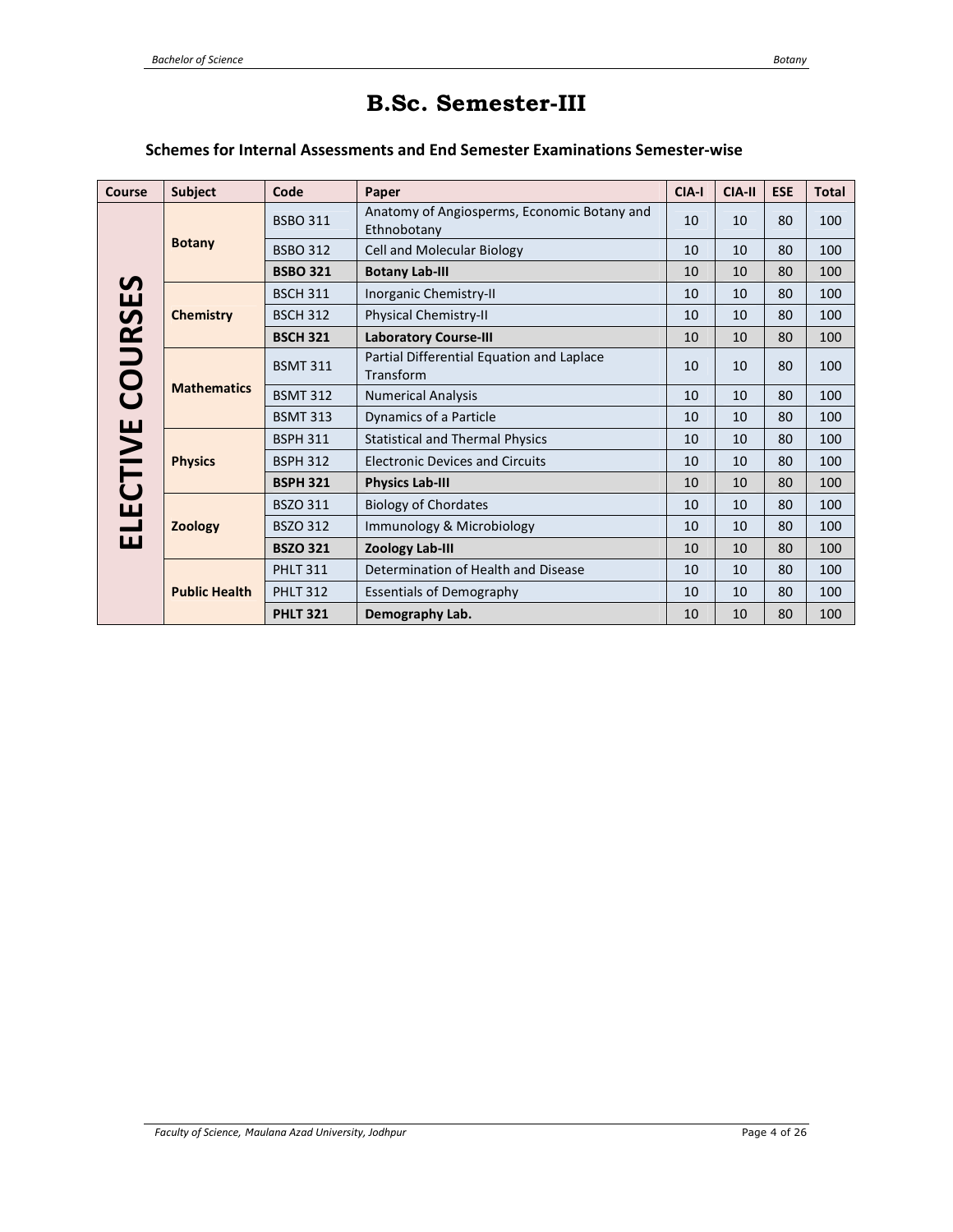**Public Health** 

# **B.Sc. Semester-IV**

#### **Course Subject Code Paper CIA-I CIA-II ESE Total** BSBO 411 Taxonomy and Embryology of Angiosperms 10 10 10 80 100 BSBO 412 Cytogenetics, Genetics, Plant Breeding, Evolution **Botany**  eytogenetics, denetics, Frant Breeding, Evolution 10 10 80 100 **BSBO 421 Botany Lab-IV 10 10 10 10 10 100 100** ELECTIVE COURSES **ELECTIVE COURSES** BSCH 411 | Inorganic Chemistry-III | 10 | 10 | 10 | 80 | 100 **Chemistry**  BSCH 412 | Organic Chemistry-III | 10 | 10 | 10 | 10 | 100 | 100 **BSCH 421 Laboratory Course-IV 10 10 10 10 10 100 100** BSMT 411 | Optimization Techniques | 10 | 10 | 80 | 100 **Mathematics**  BSMT 412 | Abstract Algebra 10 10 10 | 10 | 10 | 10 | 100 | 100 | 100 | 100 | 100 | 100 | 100 | 100 | 100 | 10 BSMT 413 Statics 10 10 10 10 10 10 100 BSPH 411 | Electrodynamics | 10 | 10 | 80 | 100 **Physics**  BSPH 412 | Quantum Mechanics | 10 | 10 | 10 | 80 | 100 **BSPH 421 Physics Lab-IV 10 10 10 10 10 100 100** BSZO 411 Comparative Anatomy of Chordates 10 10 10 10 100 100 **Zoology**  BSZO 412 | Animal Embryology | 10 | 10 | 10 | 10 | 100 | 100

**BSZO 421 | Zoology Lab-IV | 200 100 | 10 | 10 | 10 | 10** | 100 | 100 | 100 | 100 | 100 | 100 | 100 | 100 | 100 | 100 | 100 | 100 | 100 | 100 | 100 | 100 | 100 | 100 | 100 | 100 | 100 | 100 | 100 | 100 | 100 | 100 | 100 |

PHLT 411 | Fundamentals of Epidemiology | 10 | 10 | 80 | 100 PHLT 412 | Biostatistics And Research Methods | 10 | 10 | 80 | 100 **PHLT 421** Epidemiology and Biostatstics Lab 10 | 10 | 10 | 80 | 100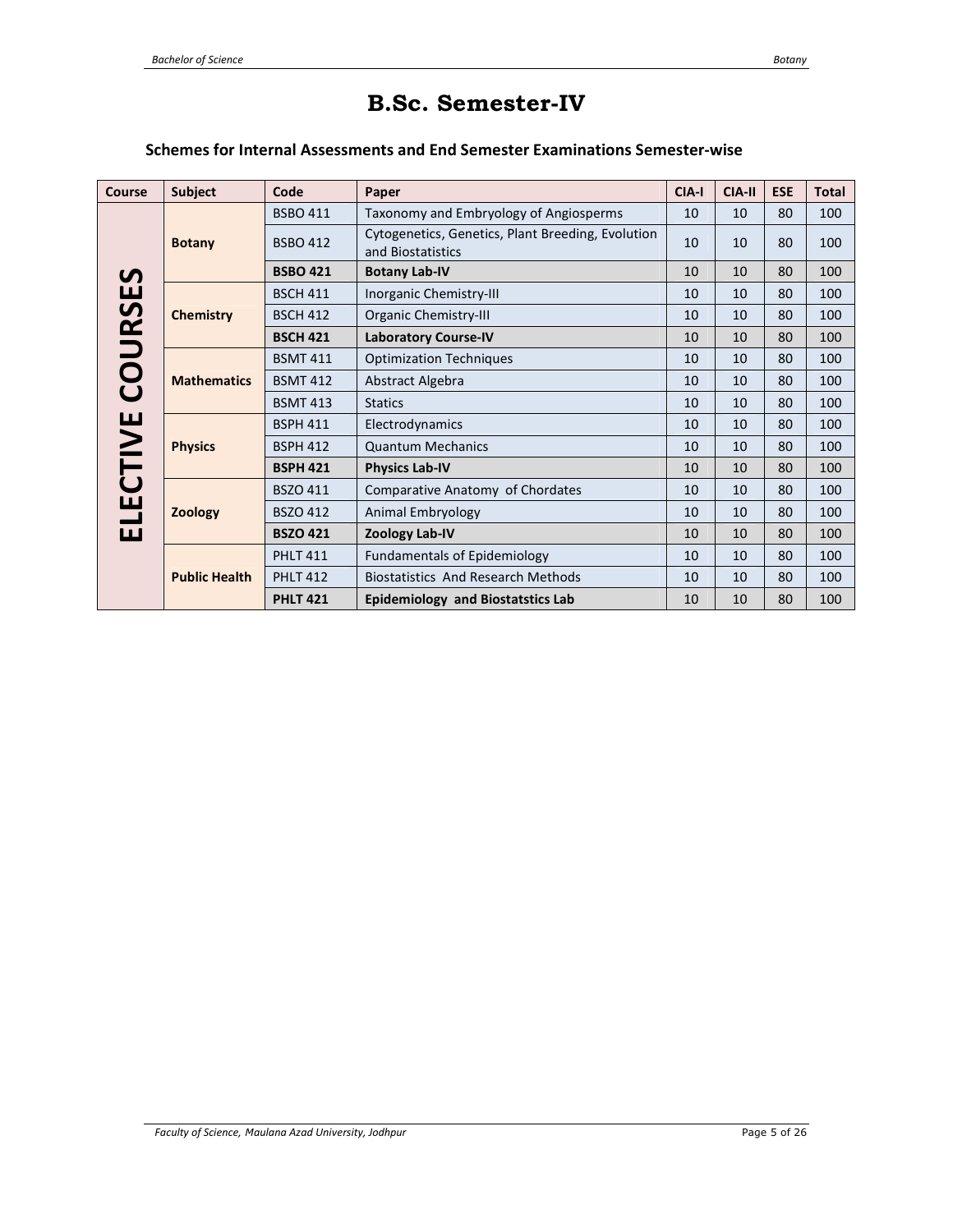## **B.Sc. Semester-V**

| Course        | Subject              | Code            | Paper                                                                | CIA-I | <b>CIA-II</b> | <b>ESE</b> | <b>Total</b> |
|---------------|----------------------|-----------------|----------------------------------------------------------------------|-------|---------------|------------|--------------|
|               |                      | <b>BSBO 511</b> | Plant Physiology and Biochemistry                                    | 10    | 10            | 80         | 100          |
|               | <b>Botany</b>        | <b>BSBO 512</b> | <b>Plant Tissue Culture</b>                                          | 10    | 10            | 80         | 100          |
|               |                      | <b>BSBO 521</b> | <b>Botany Lab-V</b>                                                  | 10    | 10            | 80         | 100          |
|               |                      | <b>BSCH 511</b> | Organic Chemistry-IV                                                 | 10    | 10            | 80         | 100          |
|               | <b>Chemistry</b>     | <b>BSCH 512</b> | Physical Chemistry-III                                               | 10    | 10            | 80         | 100          |
| <b>RSES</b>   |                      | <b>BSCH 521</b> | <b>Laboratory Course-V</b>                                           | 10    | 10            | 80         | 100          |
|               |                      | <b>BSMT 511</b> | Metric and Vector Spaces                                             | 10    | 10            | 80         | 100          |
| $\Rightarrow$ | <b>Mathematics</b>   | <b>BSMT 512</b> | <b>Complex Analysis</b>                                              | 10    | 10            | 80         | 100          |
| 8             |                      | <b>BSMT 513</b> | Hydrostatics                                                         | 10    | 10            | 80         | 100          |
|               | <b>Physics</b>       | <b>BSPH 511</b> | Atomic and Molecular Spectroscopy and Laser<br>Physics               | 10    | 10            | 80         | 100          |
|               |                      | <b>BSPH 512</b> | Solid State Physics                                                  | 10    | 10            | 80         | 100          |
| CTIVE         |                      | <b>BSPH 521</b> | <b>Physics Lab-V</b>                                                 | 10    | 10            | 80         | 100          |
|               |                      | <b>BSZO 511</b> | <b>Animal Physiology</b>                                             | 10    | 10            | 80         | 100          |
| Щ             | Zoology              | <b>BSZO 512</b> | Ecology                                                              | 10    | 10            | 80         | 100          |
|               |                      | <b>BSZO 521</b> | Zoology Lab-V                                                        | 10    | 10            | 80         | 100          |
|               |                      | <b>PHLT 511</b> | Epidemiology of Communicable and Non<br><b>Communicable Diseases</b> | 10    | 10            | 80         | 100          |
|               | <b>Public Health</b> | <b>PHLT 512</b> | <b>Health Care Systems</b>                                           | 10    | 10            | 80         | 100          |
|               |                      | <b>PHLT 521</b> | <b>Health Care System Lab</b>                                        | 10    | 10            | 80         | 100          |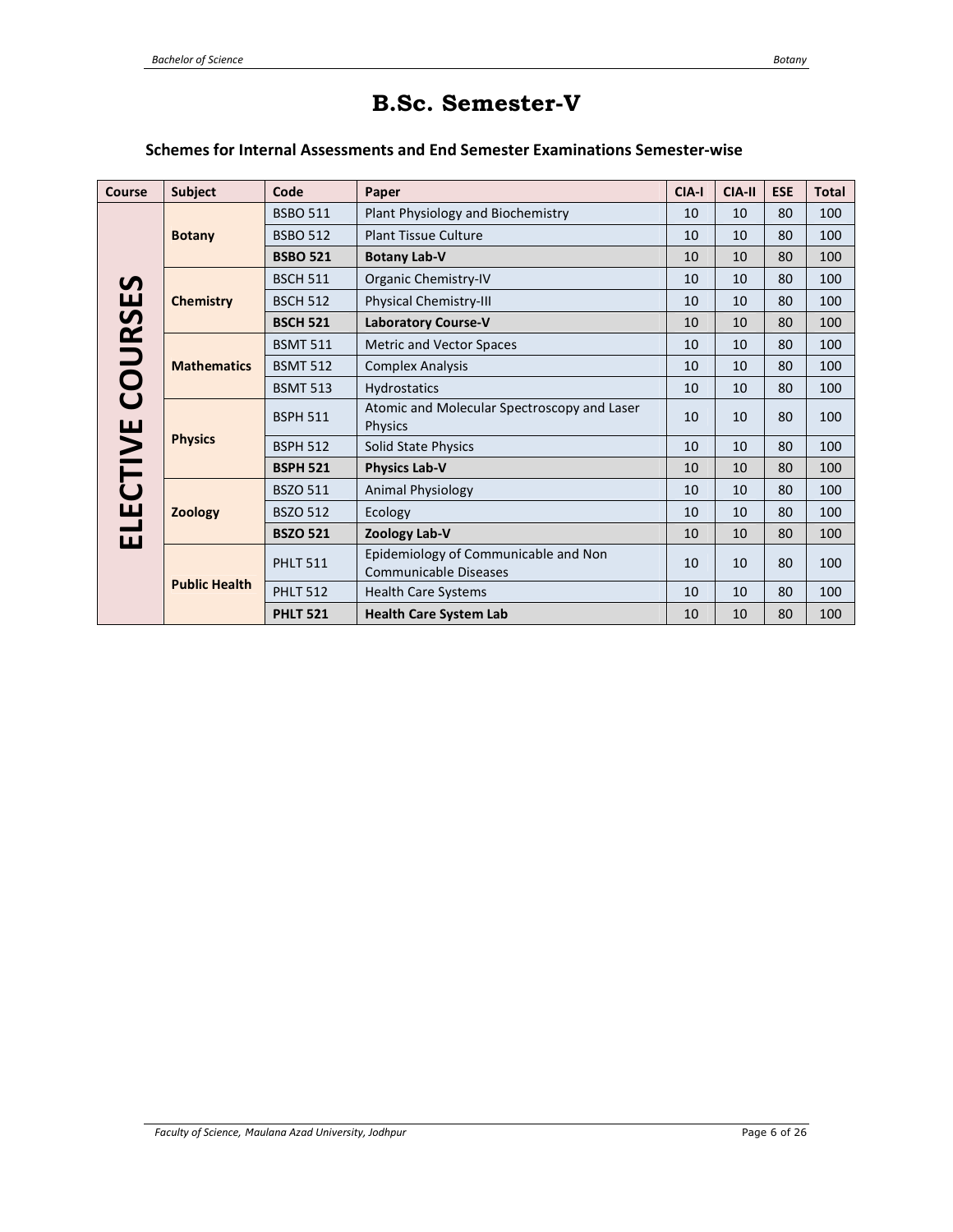## **B.Sc. Semester-VI**

| Course                   | <b>Subject</b>       | Code            | Paper                                                      | CIA-I | <b>CIA-II</b> | <b>ESE</b> | <b>Total</b> |
|--------------------------|----------------------|-----------------|------------------------------------------------------------|-------|---------------|------------|--------------|
|                          |                      | <b>BSBO 611</b> | Ecology and Environmental Biology                          | 10    | 10            | 80         | 100          |
|                          | <b>Botany</b>        | <b>BSBO 612</b> | Recombinant DNA Technology                                 | 10    | 10            | 80         | 100          |
|                          |                      | <b>BSBO 621</b> | <b>Botany Lab-VI</b>                                       | 10    | 10            | 80         | 100          |
|                          |                      | <b>BSCH 611</b> | Inorganic Chemistry-IV                                     | 10    | 10            | 80         | 100          |
|                          | <b>Chemistry</b>     | <b>BSCH 612</b> | Physical Chemistry-IV                                      | 10    | 10            | 80         | 100          |
| <b>RSES</b>              |                      | <b>BSCH 621</b> | <b>Laboratory Course-VI</b>                                | 10    | 10            | 80         | 100          |
| $\overline{\phantom{0}}$ | <b>Mathematics</b>   | <b>BSMT 611</b> | <b>Discrete Mathematics</b>                                | 10    | 10            | 80         | 100          |
| $\bullet$                |                      | <b>BSMT 612</b> | <b>Real Analysis</b>                                       | 10    | 10            | 80         | 100          |
| Ū                        |                      | <b>BSMT 613</b> | <b>Computer Oriented Numerical Analysis</b>                | 10    | 10            | 80         | 100          |
|                          | <b>Physics</b>       | <b>BSPH 611</b> | <b>Nuclear Physics</b>                                     | 10    | 10            | 80         | 100          |
|                          |                      | <b>BSPH 612</b> | Analog and Digital Electronics                             | 10    | 10            | 80         | 100          |
| CTIVE                    |                      | <b>BSPH 621</b> | <b>Physics Lab-VI</b>                                      | 10    | 10            | 80         | 100          |
|                          |                      | <b>BSZO 611</b> | <b>Biodiversity and Ethology</b>                           | 10    | 10            | 80         | 100          |
| Щ                        | <b>Zoology</b>       | <b>BSZO 612</b> | Applied Zoology                                            | 10    | 10            | 80         | 100          |
|                          |                      | <b>BSZO 621</b> | <b>Zoology Lab-VI</b>                                      | 10    | 10            | 80         | 100          |
| ш                        |                      | <b>PHLT 611</b> | Health Education and Health Promotion and<br>Communication | 10    | 10            | 80         | 100          |
|                          | <b>Public Health</b> | <b>PHLT 612</b> | <b>Global Health</b>                                       | 10    | 10            | 80         | 100          |
|                          |                      | <b>PHLT 621</b> | <b>Field Project</b>                                       | 10    | 10            | 80         | 100          |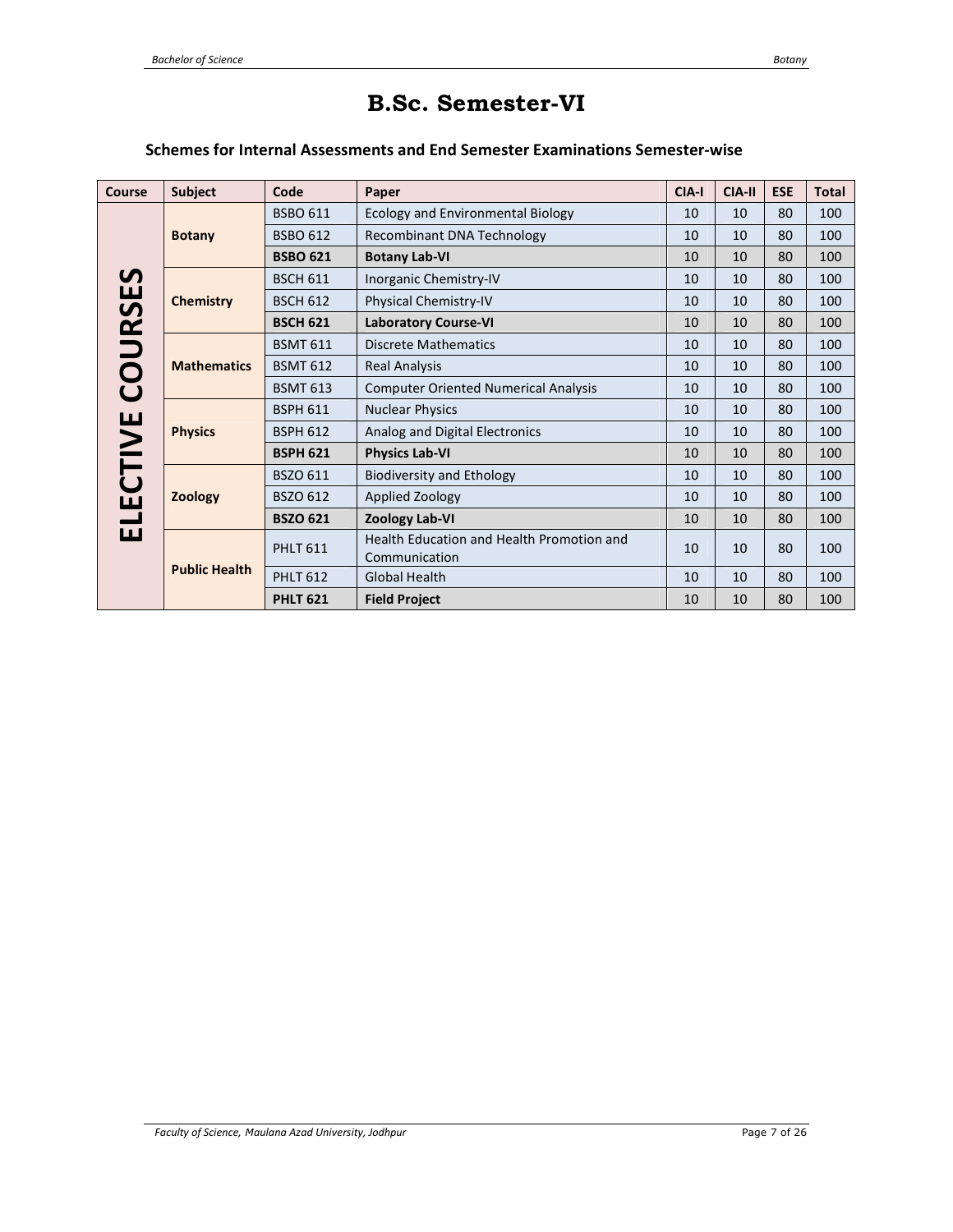# **B.Sc. Botany**

| <b>Semester</b> | <b>Subject</b>             | Code            | Paper                                                                         | CIA-I | <b>CIA-II</b> | <b>ESE</b> | <b>Total</b> |
|-----------------|----------------------------|-----------------|-------------------------------------------------------------------------------|-------|---------------|------------|--------------|
| I Sem.          |                            | <b>BSBO 111</b> | Algae, Lichens and Bryophytes                                                 | 10    | 10            | 80         | 100          |
|                 | Core<br><b>Subjects</b>    | <b>BSBO 112</b> | Mycology,<br>Microbiology<br>and<br>Phytopathology                            | 10    | 10            | 80         | 100          |
|                 |                            | <b>BSBO 121</b> | <b>Botany Lab-I</b>                                                           | 10    | 10            | 80         | 100          |
|                 | <b>Compulsory</b>          | <b>BHN131/</b>  | Samanya Hindi/                                                                | 10    | 10            | 80         | $100*$       |
|                 | Paper                      | <b>BEN131</b>   | <b>General English</b>                                                        |       |               |            |              |
| II Sem.         | Core                       | <b>BSBO 211</b> | Pteridophytes                                                                 | 10    | 10            | 80         | 100          |
|                 | <b>Subjects</b>            | <b>BSBO 212</b> | Gymnosperms and Palaeobotany                                                  | 10    | 10            | 80         | 100          |
|                 |                            | <b>BSBO 221</b> | <b>Botany Lab-II</b>                                                          | 10    | 10            | 80         | 100          |
|                 | <b>Compulsory</b><br>Paper | <b>BES 231</b>  | <b>Environmental Studies</b>                                                  | 10    | 10            | 80         | $100*$       |
| III Sem.        | Core<br><b>Subjects</b>    | <b>BSBO 311</b> | Anatomy of Angiosperms, Economic Botany<br>and Ethnobotany                    | 10    | 10            | 80         | 100          |
|                 |                            | <b>BSBO 312</b> | <b>Cell and Molecular Biology</b>                                             | 10    | 10            | 80         | 100          |
|                 |                            | <b>BSBO 321</b> | <b>Botany Lab-III</b>                                                         | 10    | 10            | 80         | 100          |
| IV Sem.         | Core                       | <b>BSBO 411</b> | Taxonomy and Embryology of Angiosperms                                        | 10    | 10            | 80         | 100          |
|                 | <b>Subjects</b>            | <b>BSBO 412</b> | Cytogenetics, Genetics, Plant Breeding,<br><b>Evolution and Biostatistics</b> | 10    | 10            | 80         | 100          |
|                 |                            | <b>BSBO 421</b> | <b>Botany Lab-IV</b>                                                          | 10    | 10            | 80         | 100          |
| V Sem.          | Core                       | <b>BSBO 511</b> | Plant Physiology and Biochemistry                                             | 10    | 10            | 80         | 100          |
|                 | <b>Subjects</b>            | <b>BSBO 512</b> | <b>Plant Tissue Culture</b>                                                   | 10    | 10            | 80         | 100          |
|                 |                            | <b>BSBO 521</b> | <b>Botany Lab-V</b>                                                           | 10    | 10            | 80         | 100          |
| VI Sem.         | Core                       | <b>BSBO 611</b> | <b>Ecology and Environmental Biology</b>                                      | 10    | 10            | 80         | 100          |
|                 | <b>Subjects</b>            | <b>BSBO 612</b> | Recombinant DNA Technology                                                    | 10    | 10            | 80         | 100          |
|                 |                            | <b>BSBO 621</b> | <b>Botany Lab-VI</b>                                                          | 10    | 10            | 80         | 100          |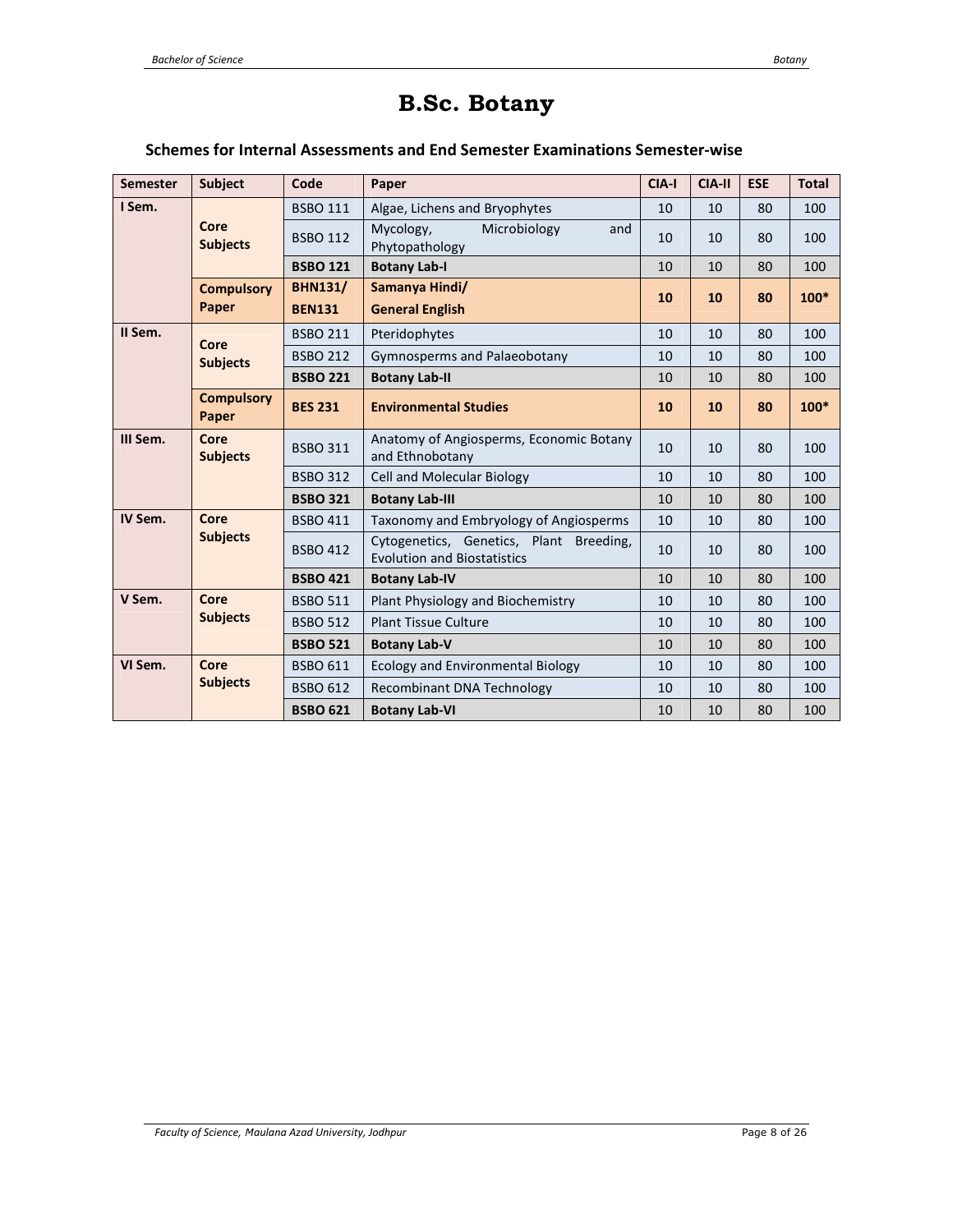| Semester-I  |                                                                                                                                                                                                                                                                                                                                                                                                  |        |  |  |  |
|-------------|--------------------------------------------------------------------------------------------------------------------------------------------------------------------------------------------------------------------------------------------------------------------------------------------------------------------------------------------------------------------------------------------------|--------|--|--|--|
|             | <b>BSBO 111: Algae, Lichens and Bryophytes</b>                                                                                                                                                                                                                                                                                                                                                   | 45 Hrs |  |  |  |
| इकाई        | पाठ्यक्रम सामग्री                                                                                                                                                                                                                                                                                                                                                                                | Hours/ |  |  |  |
| Unit        | <b>Course Content</b>                                                                                                                                                                                                                                                                                                                                                                            | Unit   |  |  |  |
| $\mathbf I$ | General characters of Algae: Variety of habitats, Range of thallus structure, Structure of<br>typical algal cell, Modes of reproduction, types of life cycle. Classification of algae: outline<br>of Fritsch's classification, recent advances. Economic importance of Algae. Important<br>features of Chlorophyceace. Structure and life cycle of <i>Volvox, Oedogonium</i> and<br>Coleochaete. | 09     |  |  |  |
| П           | Important features of Charophyceace. Structure and life cycle of Chara. Important<br>features of Xanthophyceae. Structure and life cycle of Vaucheria. Important features of<br>Phaeophyceace. Structure and life cycle of <i>Ectocarpus</i> and <i>Sargassum</i> .                                                                                                                              | 09     |  |  |  |
| Ш           | Important Features and life history of Rhodophyceae. Structure and life cycle of<br>Polysiphonia. Lichens: Morphology and structure of the two components; biological,<br>ecological and economic importance. Vegetative multiplication methods with special<br>reference to Parmelia and Usnea.                                                                                                 | 09     |  |  |  |
| $\bf{IV}$   | Bryophytes: General characters, alternation of generations and Classification. Characters<br>and Classification of Hepaticopsida. Morphology and life history of Riccia, Marchantia and<br>Plagiochasma.                                                                                                                                                                                         | 09     |  |  |  |
| V           | Characters and classification of Anthocerotopsida and Bryopsida. Morphology and life<br>history of Anthoceros and Sphagnum.                                                                                                                                                                                                                                                                      | 09     |  |  |  |

- Puri, P. Bryophytes, Atmaram and Sons, Delhi, Lucknow.
- Singh, V., Pande, P.C. and Jain, D.K. A Text Book of Botany, Rastogi and Co., Meerut.
- Vashistha, B.R. Botany for Degree Students (Algae), S. Chand and Co. Ltd., New Delhi.
- Vashistha, B.R. Botany for Degree Students (Bryophyta), S. Chand and Co. Ltd., New Delhi.
- Ghemawat, M.S., Kapoor, J.N. and Narayan, H.S. A text book of Algae, Ramesh Book Depot, Jaipur.
- Kumar, H.D. Introductory Phycology, Affiliated East–West Press, Ltd., New York.
- Gilbert, M.S. Cryptogamic Botany, Vol. I and II (2nd Ed.), Tata McGraw Hill, Publishing Co. Ltd., New Delhi.
- Pandey, S.N. and Trivedi, P.S. A Text Book of Botany, Volume I, Vikas Pub. House Pvt. Ltd., New Delhi.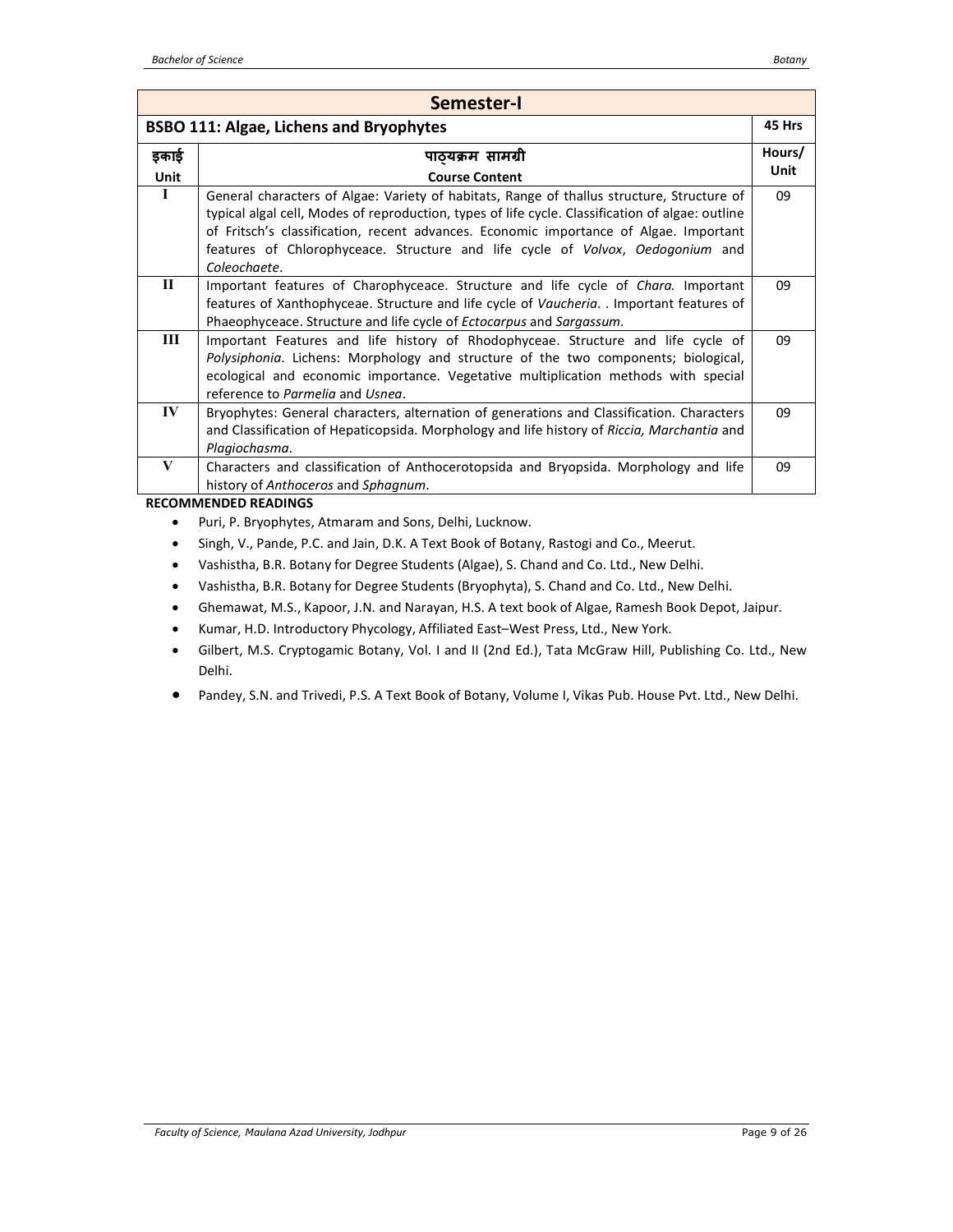| Semester-I   |                                                                                                                                                                                                                                                                                                                                |        |  |  |  |
|--------------|--------------------------------------------------------------------------------------------------------------------------------------------------------------------------------------------------------------------------------------------------------------------------------------------------------------------------------|--------|--|--|--|
|              | <b>BSBO 112: Mycology, Microbiology and Phytopathology</b>                                                                                                                                                                                                                                                                     | 45 Hrs |  |  |  |
| इकाई         | पाठयक्रम सामग्री                                                                                                                                                                                                                                                                                                               | Hours/ |  |  |  |
| <b>Unit</b>  | <b>Course Content</b>                                                                                                                                                                                                                                                                                                          | Unit   |  |  |  |
| L            | General characters, classification and economic importance of fungi. Important features<br>and life history of Mastigomycotina- Albugo, Zygomycotina- Rhizopus, Ascomycotina -<br>Saccharomyces and Aspergillus                                                                                                                | 09     |  |  |  |
| $\mathbf{I}$ | Important features and life history of Basidiomycotina- Ustilago, Puccinia, Agaricus.<br>Cultivation of mushrooms. Deuteromycotina-Alternaria.                                                                                                                                                                                 | 09     |  |  |  |
| Ш            | Viruses: Chemical and physical nature, structure, multiplication and transmission of plant<br>viruses. Tobacco mosaic virus and Yellow vein mosaic virus disease. General account of<br>AIDS.                                                                                                                                  | 09     |  |  |  |
| IV           | Bacteria - Structure, nutrition, cell division, reproduction and economic importance.<br>Cyanobacteria- Life history of <i>Nostoc</i> and <i>Oscillatoria</i> . Role of Blue green algae in nitrogen<br>fixation. General account and biology of mycoplasma and phytoplasma.                                                   | 09     |  |  |  |
| V            | Principles of plant pathology. Koch's postulates. Basics of plant – microbes interaction.<br>Causes and symptoms, diseases cycle and control measures of Green ear disease of bajra,<br>Loose smut of wheat, Black rust of wheat, Citrus canker, Little leaf of brinjal. A brief<br>account of principles of plant protection. | 09     |  |  |  |

- Sharma, P.D. Microbiology and Plant Pathology, Rastogi Publ. Meerut.
- Singh, V., Padey, P.C. and Jain, D.K. A text book of Botany. Rastogi Publication. Meerut
- Mehrotra, R.S. and Aneja, K.R.: An introduction to mycology, New Age International Publishers.
- Dubey, H.C. Fungi Rastogi Publication, Meerut.
- Vashihsta, B.R. and Sinha A.K. Botany for Degree student Fungi, S. Chand and Co., New Delhi.
- Pelczer, Chan and Krieg. Microbiology, McGraw Hill Book Co., London.
- Bilgrami, K.S. and Dubey, H.C. A Text Book of Modern Plant Pathology, Vikas Publ House, New Delhi.
- Kaushik, P. Microbiology, Emkay Publication.
- Madahar, C.L. Introduction to plant viruses. S. Chand and Co. Ltd. New Delhi.
- Alexopoulous, C.J. and Mims. Introductory Mycology. John Wiley and Sons, New York.
- Pathak, V.N. Fundamentals of Plant Pathology. Agro Botanica.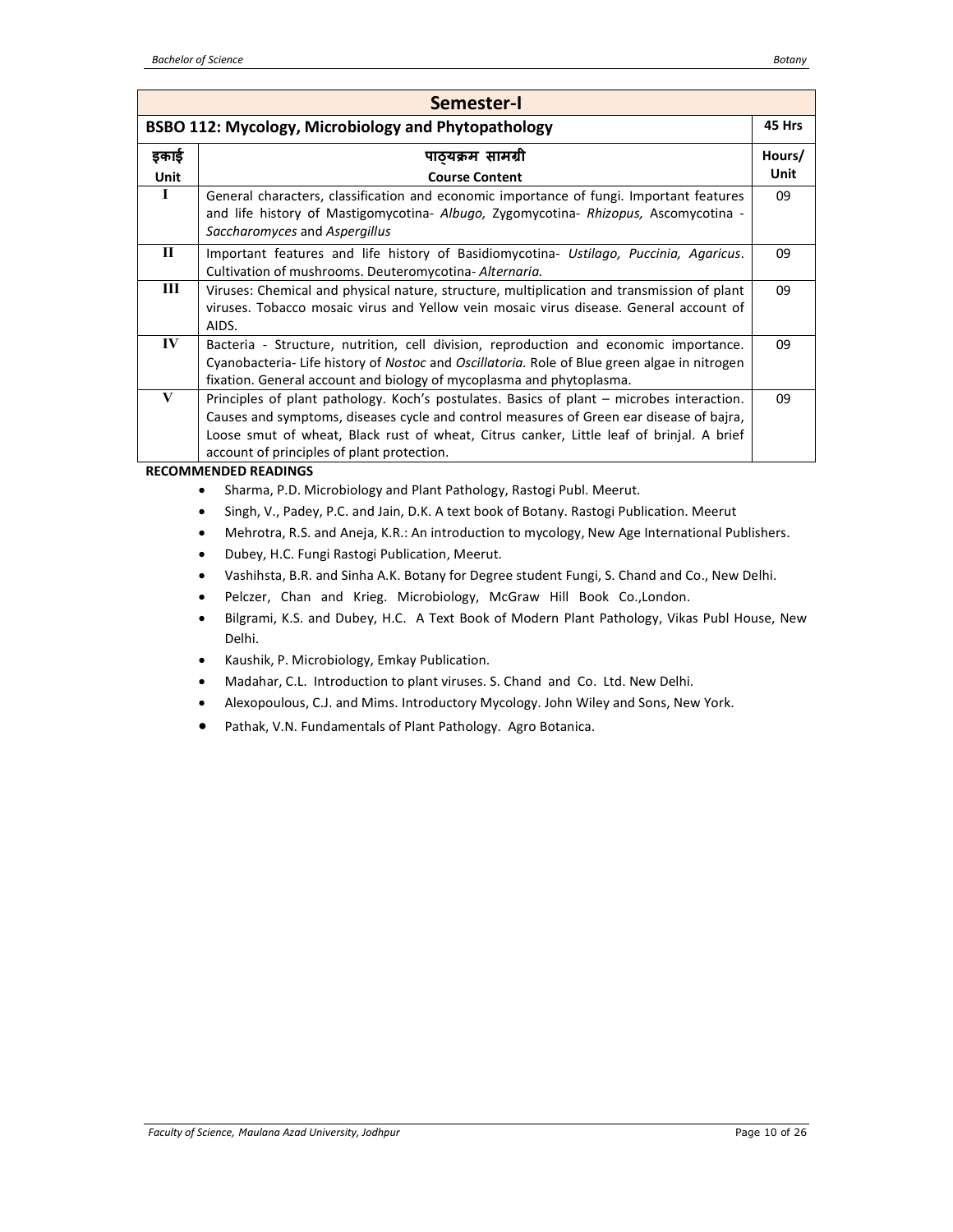| Semester-I                                                                                                                                                                                                                                                                                                                                                                                                                                                              |        |
|-------------------------------------------------------------------------------------------------------------------------------------------------------------------------------------------------------------------------------------------------------------------------------------------------------------------------------------------------------------------------------------------------------------------------------------------------------------------------|--------|
| <b>BSBO 121: Practical - Botany Lab-I</b>                                                                                                                                                                                                                                                                                                                                                                                                                               | 45 Hrs |
| Microscopic preparation and study of following<br>➤<br>i. Algae: Volvox, Oedogonium, Coleochaete, Chara, Vaucheria, Ectocarpus, Sargassum and Polysiphonia.<br>(Material-A)<br>ii. Bryophyte: Riccia, Marchantia, Plagiochasma, Anthoceros and Sphagnum. (Material-B)<br>iii. Lichens: External morphology of different types.<br>iv. Fungi: Albugo, Rhizopus, Saccharomyces, Aspergillus, Ustilago (Teleutospores), Puccinia, Agaricus and<br>Alternaria. (Material-C) |        |
| Microbiology<br>⋗<br><b>i.</b> Disease symptoms caused by Tobacco mosaic virus and Yellow vein mosaic virus.<br>ii. Bacteria: Gram's staining of bacteria. Nostoc, Oscillatoria and Root Nodule. (Material-D)<br>iii. Preparation of nutrient medium for Bacteria and their culture- demonstration.                                                                                                                                                                     |        |
| <b>Plant pathology:</b> Study of symptoms of following diseases (specimen or photographs):<br>⋗<br>i. Green ear disease of Bajra<br>ii. Loose smut of wheat<br>iii. Citrus canker<br>iv. Black rust of wheat<br>v. Little leaf of brinjal.                                                                                                                                                                                                                              |        |
| <b>RECOMMENDED READINGS</b>                                                                                                                                                                                                                                                                                                                                                                                                                                             |        |
|                                                                                                                                                                                                                                                                                                                                                                                                                                                                         |        |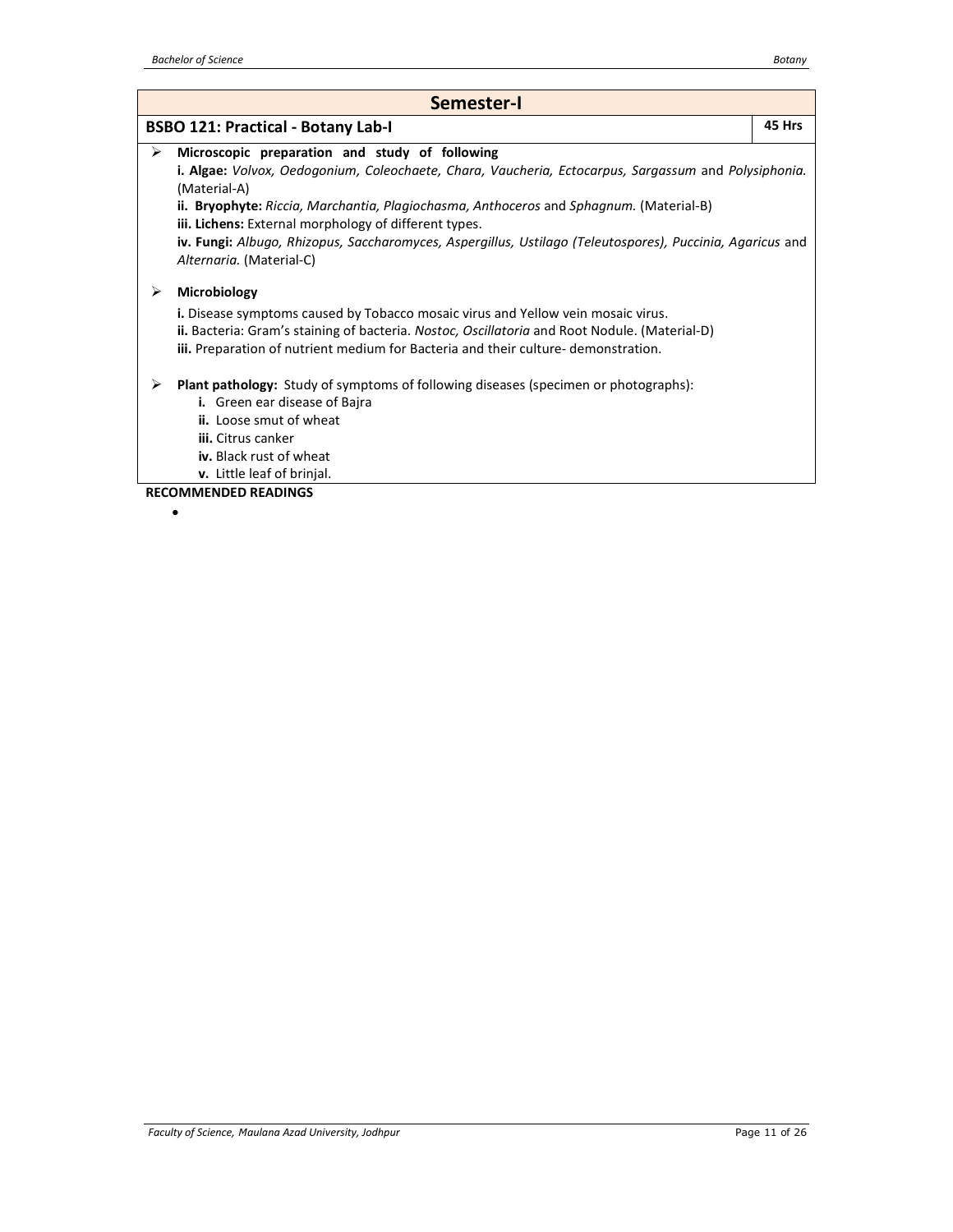| Semester-II |                                                                                                                                                                                                                                                                                            |        |  |  |  |
|-------------|--------------------------------------------------------------------------------------------------------------------------------------------------------------------------------------------------------------------------------------------------------------------------------------------|--------|--|--|--|
|             | <b>BSBO 211: Pteridophytes</b>                                                                                                                                                                                                                                                             | 45 Hrs |  |  |  |
| डकाडे       | पाठयक्रम सामग्री                                                                                                                                                                                                                                                                           | Hours/ |  |  |  |
| Unit        | <b>Course Content</b>                                                                                                                                                                                                                                                                      | Unit   |  |  |  |
| L           | General characters, life cycle pattern, affinities of Pteridophytes and classification of<br>Pteridophytes. Important Characteristics of Psilopsida, Lycopsida, Sphenopsida and<br>Pteropsida. Climate change and economic importance of Pteridophytes. Stelar Systems in<br>Pteridophyta. | 09     |  |  |  |
| П           | Occurrence, structure of vegetative and reproductive parts and life history of <i>Psilotum</i><br>and Lycopodium.                                                                                                                                                                          | 09     |  |  |  |
| Ш           | Occurrence, structure of vegetative and reproductive parts and life history of Selaginella.<br>Heterospory and origin of seed habit.                                                                                                                                                       | 09     |  |  |  |
| IV          | Occurrence, structure of vegetative and reproductive parts and life history of <i>Equisetum</i><br>and Adiantum.                                                                                                                                                                           | 09     |  |  |  |
| V           | Occurrence, structure of vegetative and reproductive parts and life history of Marsilea<br>and Azolla.                                                                                                                                                                                     | 09     |  |  |  |

- Singh, V., Pande, P.C. and Jain, D. K.: A Text Book of Botany, Rastogi and Co., Meerut.
- Pandey, S.N., Mishra, S.P., Trivedi, P.S. A Text Book of Botany Vol. II, Vikas Pub. House Pvt. Ltd., New Delhi.
- Sharma, O.P.: Pteridophytes, Today and tomorrow Publication.
- Sarabhai, R.C. and Saxena, R.C.: A text book of Botany, Rastogi and Co., Meerut.
- Vashista, P.C.: Pteridophytes, S.Chand and Co., New Delhi.
- Rashid, A.: An introduction to Pteridophytes. Vikas Publishing House Pvt Ltd, India.
- Parihar N.S.: Biology and Morphology of Pteridophytes. Central Book Depot, Allahabad.
- Gifford, E.M. and Foster, A.S.: Morphology and Evolution of Vascular Plants, W.H. Freeman and Company, New York.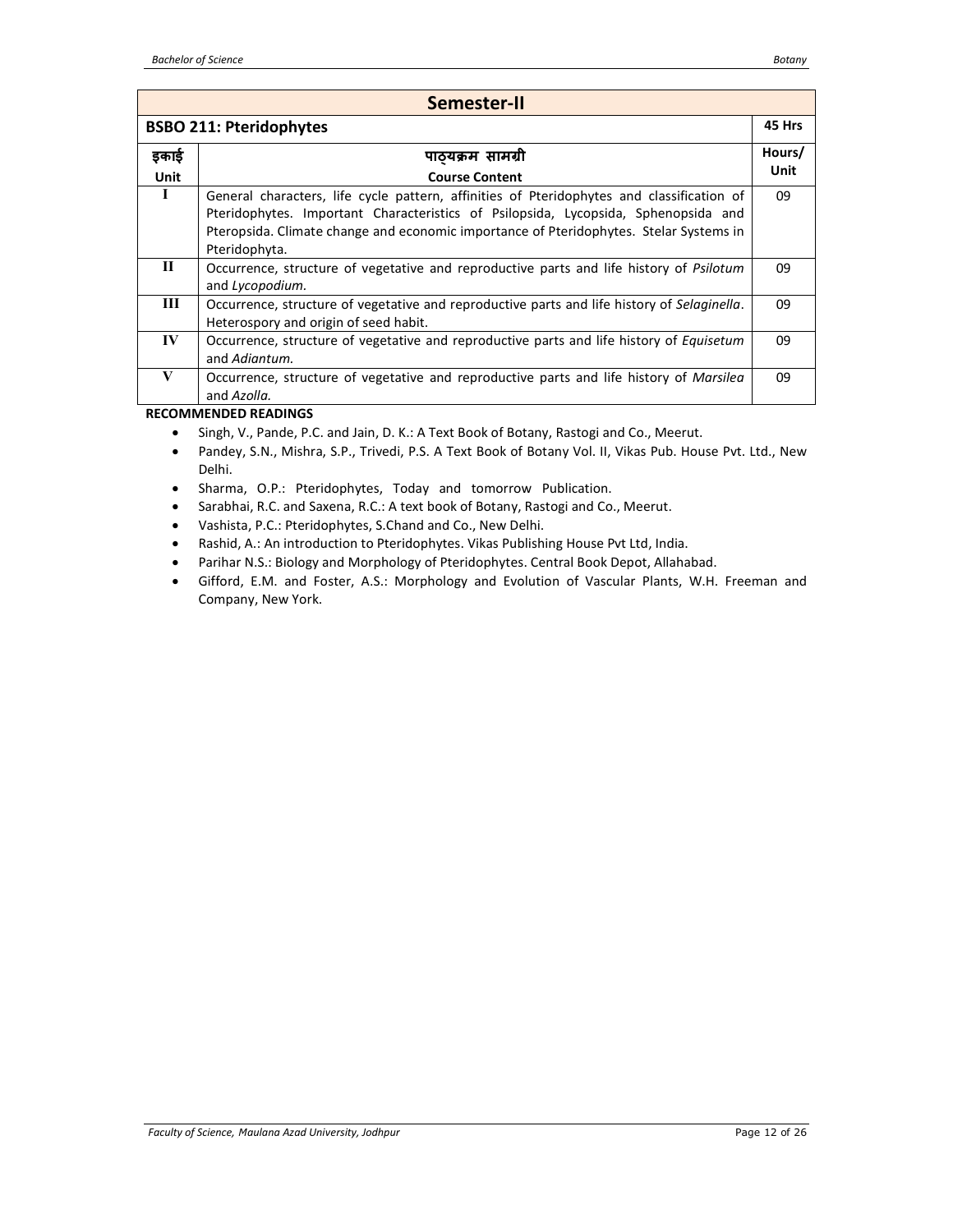| Semester-II  |                                                                                                                                                                                                       |        |  |  |  |  |
|--------------|-------------------------------------------------------------------------------------------------------------------------------------------------------------------------------------------------------|--------|--|--|--|--|
|              | <b>BSBO 212: Gymnosperms and Palaeobotany</b>                                                                                                                                                         | 45 Hrs |  |  |  |  |
| डकाडे        | पाठयक्रम सामग्री                                                                                                                                                                                      | Hours/ |  |  |  |  |
| Unit         | <b>Course Content</b>                                                                                                                                                                                 | Unit   |  |  |  |  |
| L            | Characteristics of seed plants. General features of Gymnosperms and their classification.<br>Affinities of Gymnosperms with Pteridophytes and Angiosperms. Economic importance of<br>Gymnosperms.     | 09     |  |  |  |  |
| $\mathbf{H}$ | Cycas: Morphology of vegetative and reproductive parts. Anatomy of root, stem, leaf and<br>reproductive parts. Reproduction and life cycle.                                                           | 09     |  |  |  |  |
| Ш            | Pinus: Morphology of vegetative and reproductive parts. Anatomy of root, stem, leaf and<br>reproductive parts. Reproduction and life cycle.                                                           | 09     |  |  |  |  |
| IV           | Ephedra: Morphology of vegetative and reproductive parts. Anatomy of root, stem, leaf<br>and reproductive parts. Reproduction and life cycle.                                                         | 09     |  |  |  |  |
| V            | Geological time scale, fossilization and types of fossils. Techniques for fossil study.<br>Primitive land plants: Rhynia. Fossil Pteridophytes - Lepidodendron. Fossil Gymnosperms -<br>Williamsonia. | 09     |  |  |  |  |

- Singh, V., Pande, P.C. and Jain, D. K.: A Text Book of Botany, Rastogi and Co., Meerut.
- Pandey, S.N., Mishra, S.P., Trivedi, P.S. A Text Book of Botany Vol. II, Vikas Pub. House Pvt. Ltd., New Delhi.
- Sporne, K.R. : The Morphology of Gymnonsperms, B.I. Publ. Pvt., Bombay, Calcutta, Delhi.
- Wilson, N.S. And Rothewall, G.W. : Palaeobotany and evolution of Plants, (2nd ed.), Cambridge University Press, U.K.
- Bhatnagar, S.P. and Moitra, A. Gymnosperms.New Age international limited,New Delhi.
- Gifford, E.M. and Foster, A.S.: Morphology and Evolution of Vascular Plants, W.H. Freeman and Company, New York.
- Stewart, W.M. Paleobotany and the evolution of plants. Cambridge University Press, Cambridge.
- Andrews, H.N.: Studies in Palaeobotany. John Wiley & Sons Inc.
- Arnold, C. A.: An Introduction to Palaeobotany. McGraw Hill Book Company, New York.
- Taylor , T. N. Palaeobotany : An Introduction to Fossil plant Biology . Mc Graw-Hill Book Co. Inc. , New York .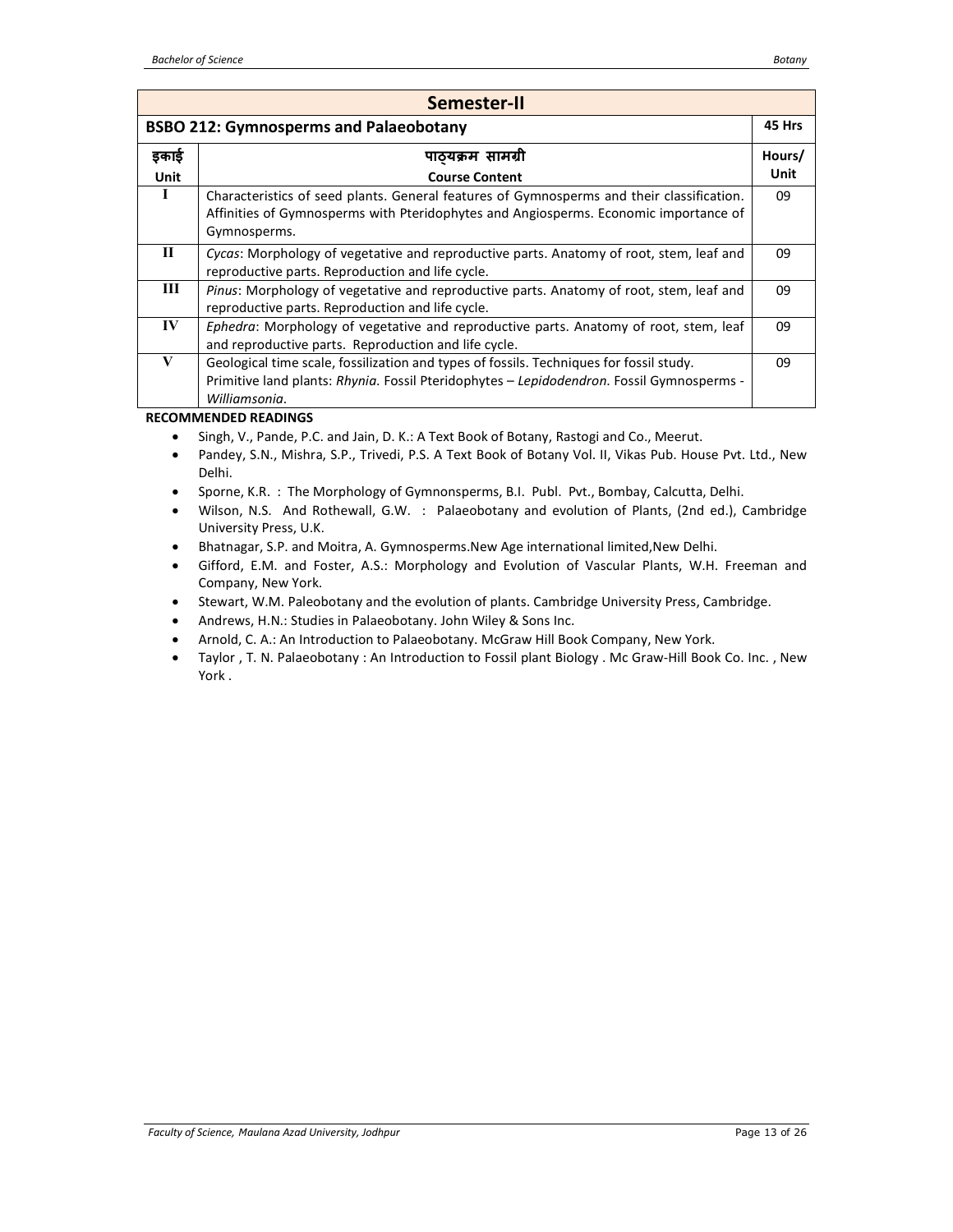| Semester-II                                                                                                                                                                                                                                                                                                                                                                                                                                                                                       |        |  |  |  |  |
|---------------------------------------------------------------------------------------------------------------------------------------------------------------------------------------------------------------------------------------------------------------------------------------------------------------------------------------------------------------------------------------------------------------------------------------------------------------------------------------------------|--------|--|--|--|--|
| <b>BSBO 221: Practical - Botany Lab-II</b>                                                                                                                                                                                                                                                                                                                                                                                                                                                        | 45 Hrs |  |  |  |  |
| PTERIDOPHYTES: (Material A- Vegetative Part, Material B- Reproductive Part)<br>≻                                                                                                                                                                                                                                                                                                                                                                                                                  |        |  |  |  |  |
| <i>Psilotum</i> - External morphology (show photographs / specimen).<br>1.                                                                                                                                                                                                                                                                                                                                                                                                                        |        |  |  |  |  |
| Lycopodium - External morphology, T.S. of stem and L.S. of cone.<br>2.                                                                                                                                                                                                                                                                                                                                                                                                                            |        |  |  |  |  |
| 3.<br>Selaginella - External morphology, T.S. of stem and L.S. of cone.                                                                                                                                                                                                                                                                                                                                                                                                                           |        |  |  |  |  |
| Equisetum - External morphology, stem (internode) and L.S of cone.<br>4.                                                                                                                                                                                                                                                                                                                                                                                                                          |        |  |  |  |  |
| 5.<br>Marsilea - External morphology, rhizome, petiole and sporocarp (H.L.S. /V.T.S. /V.L.S.).                                                                                                                                                                                                                                                                                                                                                                                                    |        |  |  |  |  |
| 6.<br>Adiantum - External morphology and sporophyll (T.S.).                                                                                                                                                                                                                                                                                                                                                                                                                                       |        |  |  |  |  |
| Azolla - External morphology<br>7.                                                                                                                                                                                                                                                                                                                                                                                                                                                                |        |  |  |  |  |
| <b>GYMNOSPERMS: (Material C- Vegetative Part, Material D- Reproductive Part)</b><br>⋗<br>Cycas: External morphology, T.S. of normal root (slide only), coralloid root, rachis and leaflet,<br>1.<br>specimens of micro and megasporophylls.<br>Pinus: External morphology, T.S. of needle, stem (slide only), W.M. of pollen grains, specimens and<br>2.<br>slides of male and female cones.<br>3.<br>Ephedra: External morphology, T.S. of stem, mounting of male and female reproductive parts. |        |  |  |  |  |
| <b>Plant pathology:</b> Study of symptoms of following diseases (specimen or photographs):<br>≻                                                                                                                                                                                                                                                                                                                                                                                                   |        |  |  |  |  |
| i. Green ear disease of Baira                                                                                                                                                                                                                                                                                                                                                                                                                                                                     |        |  |  |  |  |
| ii. Loose smut of wheat                                                                                                                                                                                                                                                                                                                                                                                                                                                                           |        |  |  |  |  |
| iii. Citrus canker                                                                                                                                                                                                                                                                                                                                                                                                                                                                                |        |  |  |  |  |
| iv. Black rust of wheat                                                                                                                                                                                                                                                                                                                                                                                                                                                                           |        |  |  |  |  |
| v. Little leaf of brinjal.                                                                                                                                                                                                                                                                                                                                                                                                                                                                        |        |  |  |  |  |
| <b>RECOMMENDED READINGS</b>                                                                                                                                                                                                                                                                                                                                                                                                                                                                       |        |  |  |  |  |
| ٠                                                                                                                                                                                                                                                                                                                                                                                                                                                                                                 |        |  |  |  |  |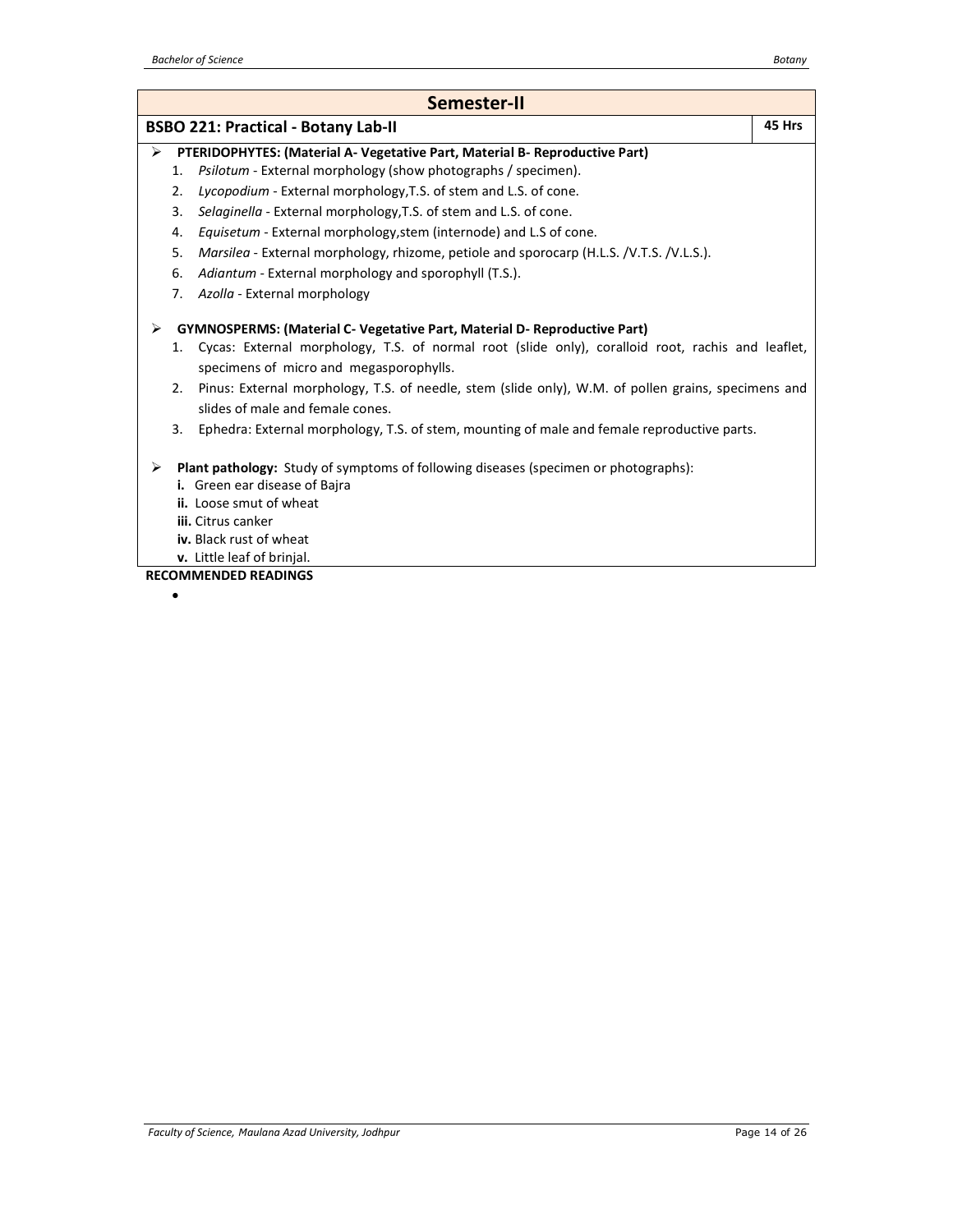| Semester-III |                                                                                                                                                                                                                                                                                                                                                                              |             |
|--------------|------------------------------------------------------------------------------------------------------------------------------------------------------------------------------------------------------------------------------------------------------------------------------------------------------------------------------------------------------------------------------|-------------|
|              | BSBO 311: Anatomy of Angiosperms, Economic Botany and Ethnobotany                                                                                                                                                                                                                                                                                                            | 45 Hrs      |
| इकाई         | पाठ्यक्रम सामग्री                                                                                                                                                                                                                                                                                                                                                            | Hours/      |
| Unit         | <b>Course Content</b>                                                                                                                                                                                                                                                                                                                                                        | <b>Unit</b> |
| $\bf{I}$     | Anatomy of Angiosperms: Root system; Root apical meristem; differentiation of primary                                                                                                                                                                                                                                                                                        | 09          |
|              | and secondary tissues and their roles; structural modification<br>for<br>storage,<br>respiration, reproduction and for interaction with microbes.                                                                                                                                                                                                                            |             |
| $\mathbf{H}$ | Shoot system: The shoot apical<br>meristem<br>its histological organization;<br>and<br>vascularization of primary shoot in monocotyledons and dicotyledons; cambium<br>and its functions; differentiation of secondary xylem, characteristics of growth rings,<br>sapwood and heart wood; differentiation of secondary phloem-structure, function<br>relationship; Periderm. | 09          |
| Ш            | Abnormal structure in stem: primary anomalous in Dicot and Monocot stem; Secondary<br>growth in Dracaena Stem; Abnormal origin and activity of cambium in Dicot stem.<br>Leaf: Internal structure in relation to photosynthesis and water loss; adaptations to water<br>stress; senescence and abscission.                                                                   | 09          |
| IV           | Economic Botany: Food plants: Rice, wheat, sugarcane. Fibers: Cotton. Vegetable oils:<br>Groundnut, mustard and coconut. General account of sources of firewood, timber<br>and bamboos. Beverages: Tea and coffee; Rubber.                                                                                                                                                   | 09          |
| V            | Spices and Condiments: General account. Medicinal plants with special reference to<br>Rajasthan: Aloe, Asparagus, Commiphora, Boswellia, Pedalium, Zizyphus, Haloxylon,<br>Tribulus, Vitex and Withania.<br>Ethnobotany: Introduction, Methods of Ethnobotanical studies, and knowledge of<br>aboriginals in Rajasthan.                                                      | 09          |
|              | <b>RECOMMENDED READINGS</b>                                                                                                                                                                                                                                                                                                                                                  |             |

• Singh, V., Pande, P.C. and Jain, D. K.: A Text Book of Botany Angiosperms, Rastogi Publications, Meerut.

- Pandey, B. P.: A Text Book of Botany Angiosperms, S. chand & company Ltd. Ram nagar, new Delhi.
- Cutter, E.G.: Plant Anatomy: Experiment and Interpretation, Part II. Organs, Edward Arnold, London.
- Esau, K.: Anatomy of Seed Plants, John Wiley & Sons, New York.
- Fahn, A.: Plant Anatomy, , Pergamon Press, Oxford.
- Mauseth, J.D.: Plant Anatomy, the Benjamin/Cummings Publ. Company Inc., Menloe Park, California, USA.
- Kocchar, S.L.: Economic Botany in Tropics, Mac-Millan India Ltd., New Delhi.
- Sambamurthy, A.V.S.S. and Subramanyam, N.S.: A Text book of Economic Botany, Wiley Eastern Ltd., New York.
- Sharma, O.P.: Hill's Economic Botany (Late Dr. A.F. Hill, Adapted by O.P. Sharma), Tata McGraw Hill Co., Ltd., New Delhi.
- Simposon, B.B. and Conner-Ororzaly, M.: Economic Botany Plants in Our World, McGraw Hill, New York.
- Jain, S.K and V. Mudgal: A Handbook of Ethnobotany BSMPS publication
- Jain, S.K: Manual of Ethnobotany, 2nd Edition, Scientific Publisher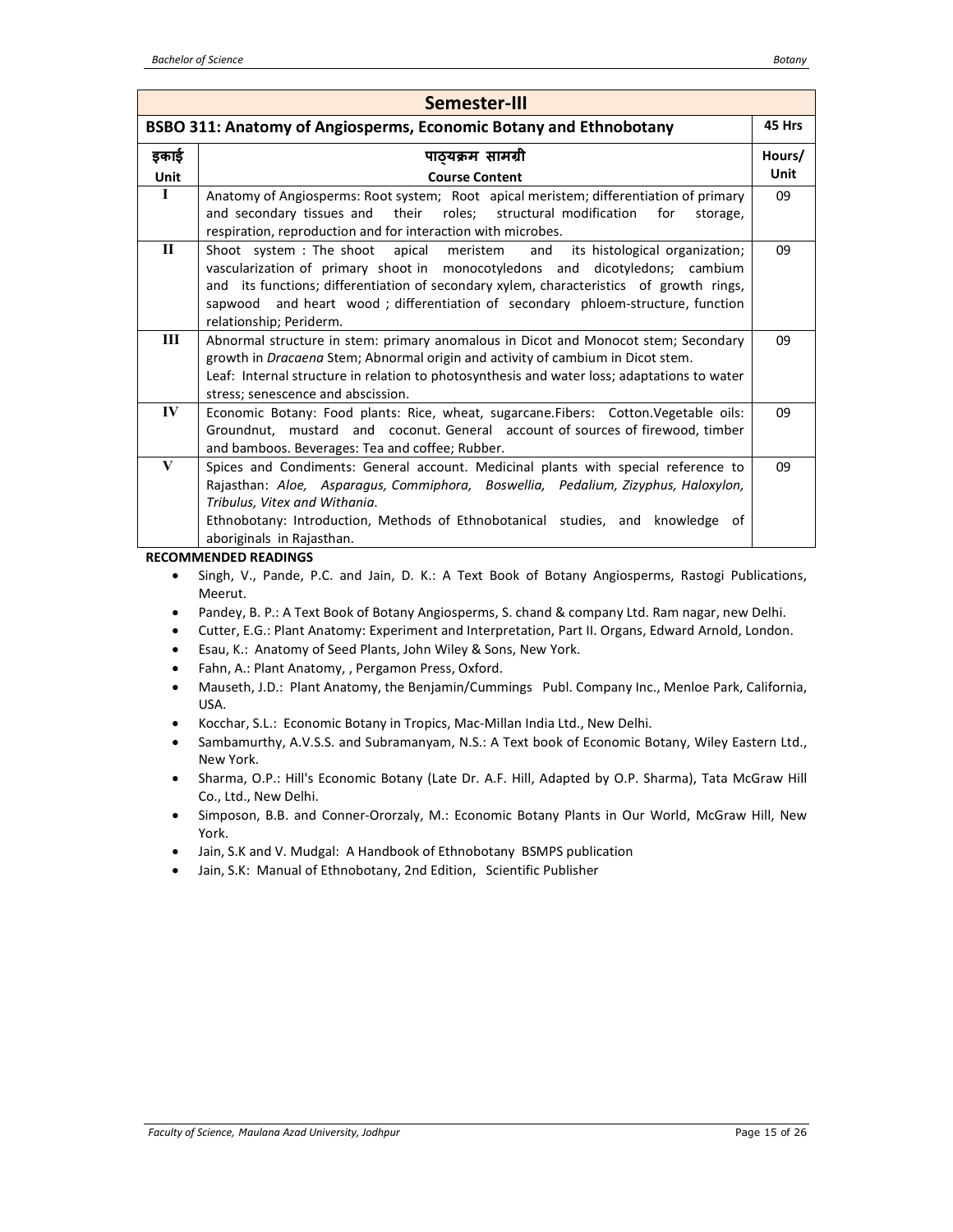| Semester-III                |                                                                                                                                                                                                                                                                                                                                       |        |
|-----------------------------|---------------------------------------------------------------------------------------------------------------------------------------------------------------------------------------------------------------------------------------------------------------------------------------------------------------------------------------|--------|
|                             | <b>BSBO 312: Cell and Molecular Biology</b>                                                                                                                                                                                                                                                                                           | 45 Hrs |
| इकाई                        | पाठ्यक्रम सामग्री                                                                                                                                                                                                                                                                                                                     | Hours/ |
| <b>Unit</b>                 | <b>Course Content</b>                                                                                                                                                                                                                                                                                                                 | Unit   |
| 1                           | Cell theory. Prokaryotic and eukaryotic cell. Cell organization: structure of a plant cell, cell<br>wall, plasmodesmata, plasma membrane. Mitosis, Meiosis and cell cycle regulation.                                                                                                                                                 | 09     |
| $\overline{\mathbf{u}}$     | Structure and function of cell organelles: Plastid, Mitochondria, Endoplasmic reticulum,<br>Golgi body, Ribosomes, Peroxisomes, Vacuoles. Nucleus: Structure, nuclear pore complex,<br>nucleolus and chromatin network.                                                                                                               | 09     |
| Ш                           | DNA the genetic material: Structure and different forms of DNA, Replication of DNA:<br>Mode of replication, Enzymes and proteins involved, Replication fork, Leading and lagging<br>strand, Okazaki fragments. Differences between prokaryotic and eukaryotic DNA<br>replication. DNA damage and repair mechanisms.                   | 09     |
| $\bf{IV}$                   | Gene: definition and structure (Promoter, coding sequences, terminator). Prokaryotic and<br>eukaryotic transcription: Transcriptional factors and machinery, RNA polymerases,<br>regulatory elements and mechanism of transcription -formation of initiation complex,<br>elongation, and termination, RNA processing (brief account). | 09     |
| V                           | Translation: Prokaryotic translation- translational machinery, aminoacylation of tRNA,<br>aminoacyl tRNA synthetase, formation of initiation complex, elongation and termination<br>of translation. Regulation of gene expression in prokaryotes (operon concept) and basics<br>of gene expression in eukaryotes.                     | 09     |
| <b>RECOMMENDED READINGS</b> |                                                                                                                                                                                                                                                                                                                                       |        |
| ٠                           | Krishnamurthy, K.V.: Methods in Cell Wall Cytochemistry. CRC Press, Boca Raton, Florida.                                                                                                                                                                                                                                              |        |
| ٠                           | De, D.N.: Plant Cell Vacuoles: An Introduction. CSIRO Publication, Collingwood, Australia.                                                                                                                                                                                                                                            |        |
| ٠                           | Kleinsmith, L.J. and Kish, V.M.: Principles of Cell and Molecular Biology. Harper Collins College                                                                                                                                                                                                                                     |        |

- Publishers, New York, USA. • Hall, J.L. and Moore, A.L.: Isolation of Membranes and Organelles from Plant Cells. Academic Press,
- London, UK. • Harris, N. and Oparka, K.J.: Plant Cell Biology: A Practical Approach. IRL Press, at Oxford University Press, Oxford, U.K.
- Gunning, B.E.S. and Steer, M.W.: Plant Cell Biology: Structure and Function. Jones and Bartlett Publishers. Boston, Massachusetts.
- Karp, G.: Cells and Molecular Biology: Concepts and Experiments. John Wiley &Sons, Inc., U.S.A.
- Lewin, B.: Gene X. Oxford University Press, NewYork, USA.
- Alberts, B., Bray, D., Lewis, J., Raff, M., Roberts, K. and Watson, J.D.: Molecular Biology of the Cell. Garland Publishing, lnc., New York.
- Buchanan, B.B., Gruissem, W., and Jones, R.L.: Biochemistry and Molecular Biology of Plants, American Society of Plant Physiologists, Maryland, USA.
- Gupta P.K..: A Textbook of cell and Molecular Biology, Rastogi Publications, Meerut
- Paolella: Introduction to molecular biology. Tata McGraw Hill.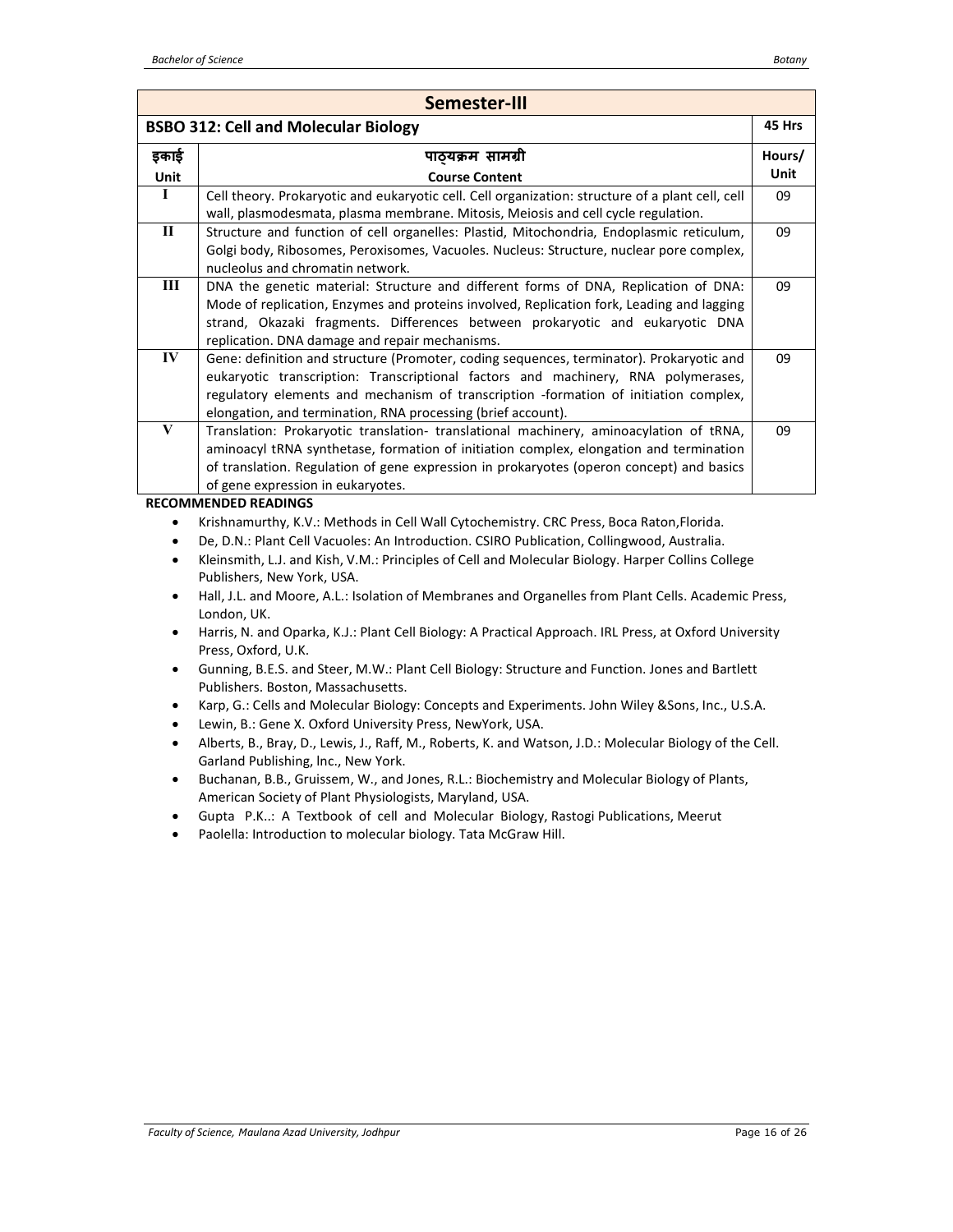| Semester-III                                                                           |                                         |  |
|----------------------------------------------------------------------------------------|-----------------------------------------|--|
| <b>BSBO 321: Practical - Botany Lab-III</b>                                            | 45 Hrs                                  |  |
| Anatomy: (Material-A)<br>⋗                                                             |                                         |  |
| Dicot Stem: Sunflower, Nyctanthes, Bignonia, Salvadora and Boerhaavia.<br>1.           |                                         |  |
| 2.<br>Monocot Stem: Dracaena.                                                          |                                         |  |
| 3.<br>Dicot Root: Tinospora                                                            |                                         |  |
| 4.<br>Monocot Root: Maize                                                              |                                         |  |
| 5.<br>Dicot Leaf: Nerium                                                               |                                         |  |
| Monocot Leaf: Maize.<br>6.                                                             |                                         |  |
| <b>Economic Botany: (Material-B)</b>                                                   |                                         |  |
| Purity and identification test (with principle, diagram, etc.):                        |                                         |  |
| Purity test of Haldi, Mustard oil, Hing, Katha and Coriander powder.<br>1.             |                                         |  |
| Test for starch in Wheat & Rice (from pre-soaked grains) and potato.<br>2.             |                                         |  |
| Test for Cellulose in cotton and filter paper.<br>3.                                   |                                         |  |
| Test for lignin in coir and matchstick.<br>4.                                          |                                         |  |
| Test for fats & oils in seeds of Groundnut, Mustard and Sunflower.<br>5.               |                                         |  |
| Cell Biology: (Material-C & D)                                                         |                                         |  |
| Study of various stages of mitosis in onion root tip.<br>1.                            |                                         |  |
| Study of cell wall using suitable chemicals.<br>2.                                     |                                         |  |
| Spots:                                                                                 |                                         |  |
| 1. Slide of any anatomy plant material.                                                |                                         |  |
| Different types of stomata and thickening in xylem vessels (slides/photographs).<br>2. |                                         |  |
| 3.<br>Medicinal plants / Ethnobotany specimens:                                        |                                         |  |
| i.<br>Medicinal plants: Aloe, Asparagus, Commiphora, Tribulus and Withania.            |                                         |  |
| ii.<br>Ethnobotany: Abrus, Leptadenia, Calotropis and Crotalaria.                      |                                         |  |
| 4. Economic botany: Wheat, Sugarcane, Cotton, Jute, Groundnut, Mustard, Cloves,        |                                         |  |
| Cardamom, Black pepper, Tea leaves & Rubber.                                           |                                         |  |
| 5. Slides/Models/Photographs/Drawings:<br>Cell                                         | Cell<br>organelles:<br>structure<br>and |  |
| Plasmodesmata, Plasma lemma, Chloroplast, Mitochondria, Nucleus, Nuclear Pore          |                                         |  |
| Complex, Peroxisome, Chromosome, DNA-Physical and Chemical properties.                 |                                         |  |
| <b>RECOMMENDED READINGS</b>                                                            |                                         |  |
|                                                                                        |                                         |  |
|                                                                                        |                                         |  |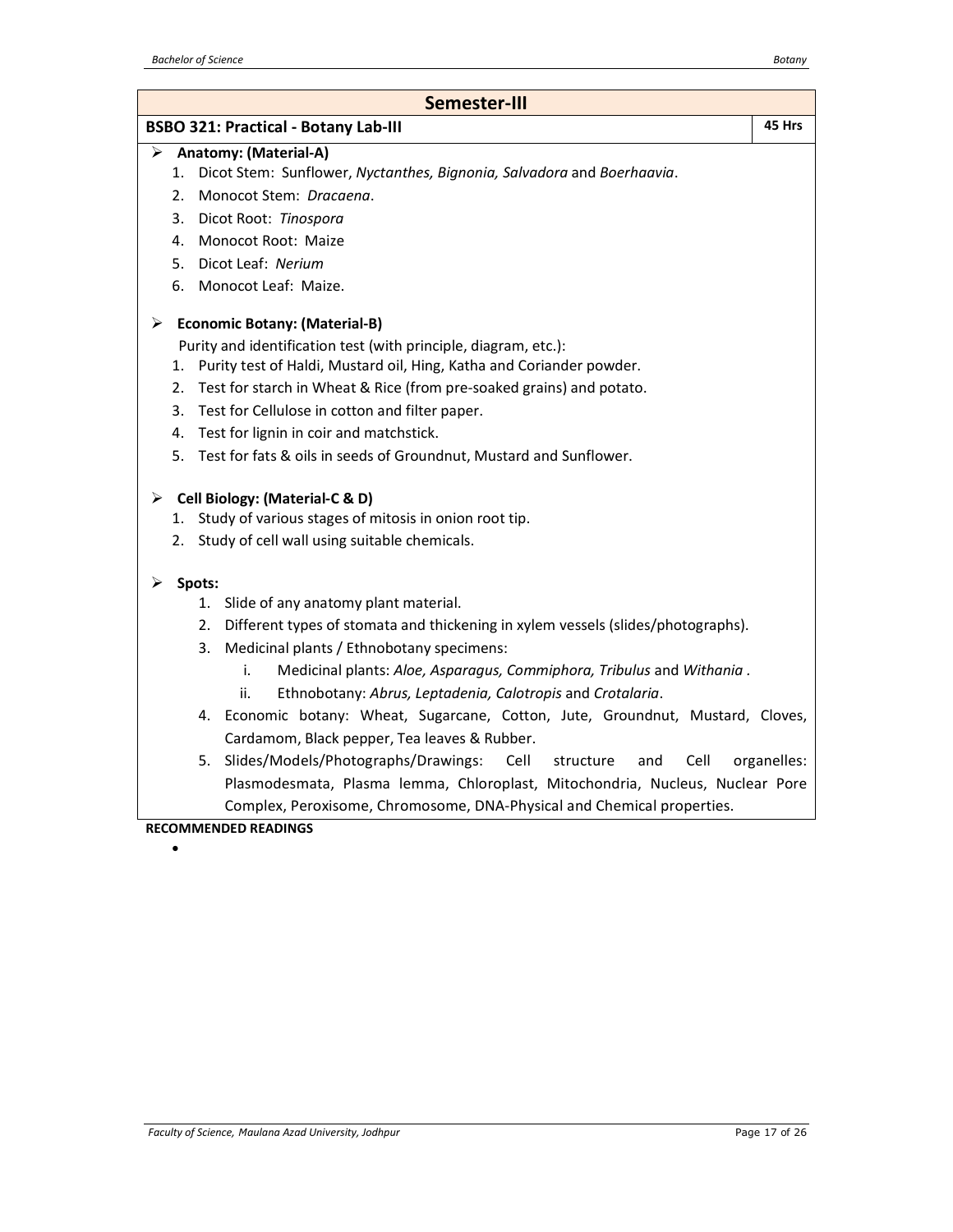| Semester-IV                                                                                                                                                                                                                                                                                                                                                                                                                                                                                 |             |  |
|---------------------------------------------------------------------------------------------------------------------------------------------------------------------------------------------------------------------------------------------------------------------------------------------------------------------------------------------------------------------------------------------------------------------------------------------------------------------------------------------|-------------|--|
| <b>BSBO 411: Taxonomy and Embryology of Angiosperms</b>                                                                                                                                                                                                                                                                                                                                                                                                                                     | 45 Hrs      |  |
| इकाई<br>पाठयक्रम सामग्री                                                                                                                                                                                                                                                                                                                                                                                                                                                                    | Hours/      |  |
| Unit<br><b>Course Content</b>                                                                                                                                                                                                                                                                                                                                                                                                                                                               | <b>Unit</b> |  |
| $\mathbf{I}$<br>Angiosperms: Origin and Evolution, Angiosperm Taxonomy- Alpha, Omega and<br>Holotaxonomy, Taxonomic Literature, Botanical Nomenclature, Principles and Rules,<br>Taxonomic Ranks, Type Concept, Principle of Priority.<br>Classification of Angiosperms -Natural, Artificial and Phylogenetic, Salient Features of<br>Systems proposed by Bentham and Hooker, Engler and Prantl and Hutchinson.                                                                             | 09          |  |
| $\mathbf{I}$<br>Flower- Modified Shoot, Structure and Development of Flower, Inflorescence-Types of<br>inflorescence.<br>Major Contributions of cytology, molecular biology, phytochemistry and taximetrics to<br>taxonomy.<br>Diversity of Flowering Plants as illustrated by members of families - Ranunculaceae,<br>Papaveraceae, Caryophyllaceae, Apiaceae.                                                                                                                             | 09          |  |
| III<br>Diversity of Flowering Plants as illustrated by members of families: Asteraceae,<br>Acanthaceae, Apocynaceae, Asclepiadaceae, Scrophulariaceae, Lamiaceae, Euphorbiaceae<br>and Poaceae.                                                                                                                                                                                                                                                                                             | 09          |  |
| $\bf{IV}$<br>Structure of Anther, Microsporogenesis, Tapetum-Types and Function, Development of<br>Male Gametophyte, Structure of Pollen Grains, Types of Ovules, Megasporogenesis,<br>Structure and Development of Female Gametophyte (Embryo sac), Types of Embryo Sacs-<br>Monosporic, Bisporic and Tetrasporic, Pollen Pistil Interaction, Self Incompatibilty,<br>Fertilization, Double Fertilization, Significance of Double Fertilization. A brief account of<br>Genomic Imprinting. | 09          |  |
| $\bf{V}$<br>Development of Monocot and Dicot Embryo, Endosperm: Types of Endosperm,<br>Endosperm Haustoria, Polyembryony, Induced Polyembryony, Apomixis, A brief account<br>of Genomic Imprinting.<br>Brief Account of Experimental Embryology - Haploid Culture, Ovary Culture, Endosperm<br>Culture, Parthenogenesis and Parthenocarpy.<br><b>RECOMMENDED READINGS</b>                                                                                                                   | 09          |  |

- Singh, V., Pandey, P.C. and Jain, D.K. Angiosperms. Rastogi Pub., Meerut.
- Bhandari, M.M. Flora of Indian Desert, Scientific Publisher, Jodhpur
- Bhojwani, S.S. and Bhatnagar, S.P.: The Embryology of Angiosperms, 4th Revised and enlarged edition, Vikas Publ., New Delhi.
- Davis, P.H. and Heywood, V.H.: Principles of Angiosperm Taxonomy, Oliver and Boyd, London.
- Jeffery, C.: An Introduction to Plant Taxonomy, Cambridge University Press, Cambridge, London.
- Jones, S.D. Jr. and Suchsinger, A.E.: Plant Systematics. McGraw- Hill Book Co., New York.
- Maheshwari, P.: An Introduction to the Embryology of Angiosperms. New Delhi.
- Sharma, O.P. Taxonomy: Tata McGraw Hill Pub. Company Ltd., New Delhi
- Singh, Gurcharan. Plant Systematics: Theory and Practices, Oxford and IBH Pvt. Ltd., New Delhi,
- Trivedi, P.C., Sharma, N. and Sharma, J.L., Structure, Development and Reproduction in Flowering Plants, Ramesh Book Depot, Jaipur.
- V.N. Nair: Taxonomy of Angiosperms. TMH Publishing Company Limited, New Delhi.
- V.V. Sivrajan: Introduction to the Principles of Plant Taxonomy, Oxford & IBH Publishing Co. Pvt. Ltd., New Delhi.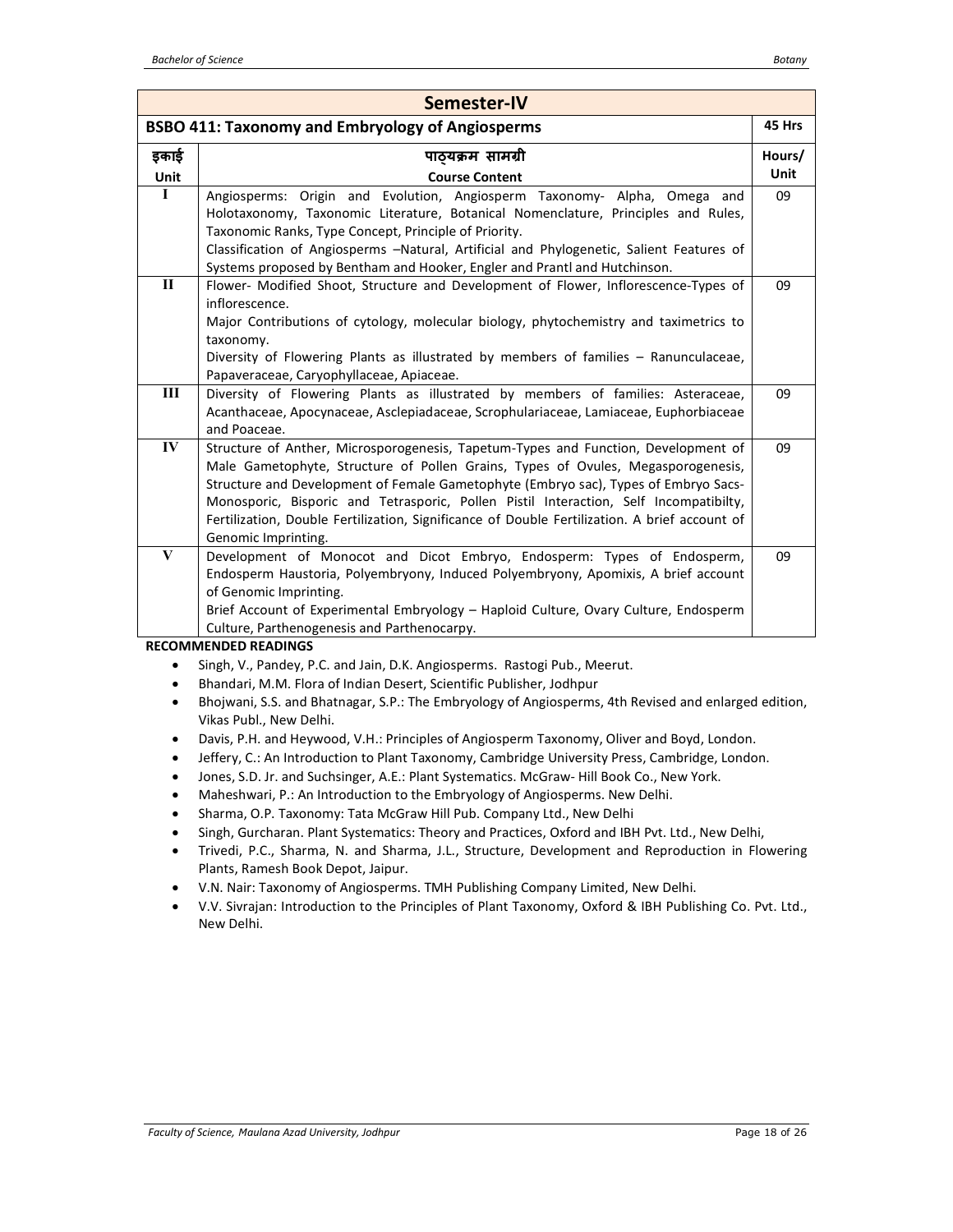| Semester-IV                                                                             |                                                                                                                                                                                                                                                                                                                                                                                                                  |        |
|-----------------------------------------------------------------------------------------|------------------------------------------------------------------------------------------------------------------------------------------------------------------------------------------------------------------------------------------------------------------------------------------------------------------------------------------------------------------------------------------------------------------|--------|
| 45 Hrs<br>BSBO 412: Cytogenetics, Genetics, Plant Breeding, Evolution and Biostatistics |                                                                                                                                                                                                                                                                                                                                                                                                                  |        |
| इकाई                                                                                    | पाठ्यक्रम सामग्री                                                                                                                                                                                                                                                                                                                                                                                                | Hours/ |
| Unit                                                                                    | <b>Course Content</b>                                                                                                                                                                                                                                                                                                                                                                                            | Unit   |
| L                                                                                       | Chromatin<br>organization:<br>Organization<br>and<br><b>Cytogenetics:</b><br>of<br>structure<br>chromosomes, concept of nucleosomes, types of chromosomes: Special types of<br>chromosome (Polytene and lampbrush) and sex chromosomes. Chromosome aberrations:<br>Structural aberrations: deletion, duplication, translocation, inversion: Numerical<br>aberrations: aneuploidy and polyploidy.                 | 09     |
| $\mathbf H$                                                                             | Genetics: Nature of inheritance: Laws of Mendelian inheritance, Mono and Dihybrid<br>cross, test cross, back cross, exceptions of mendels law: incomplete dominance,<br>codominance, multiple alleles, Complementary interaction, supplementary interaction,<br>Epistasis, duplicate gene, polygenic inheritance, Pleiotropy, maternal inheritance.<br>Chromosome theory of inheritance, crossing-over, linkage. | 09     |
| $\mathbf{III}$                                                                          | Plant breeding: Origin of Agriculture, Centres of origin of crop plants and centres of<br>Diversity, Domestication, Introduction, Selection, Clonal propagation, Hybridization,<br>Mutation breeding, breeding work done on wheat.                                                                                                                                                                               | 09     |
| $\overline{IV}$                                                                         | Evolution: origin of life (Haldane/A.I. Oparin Hypothesis), Lamarck theory, Darwin theory,<br>Evidences of organic evolution, Natural selection, origin of species, Population genetics:<br>Allele and genotype frequency, Hardy-Weinberg principle.                                                                                                                                                             | 09     |
| $\overline{\mathbf{V}}$                                                                 | Biostatistics: Definition and Applications, Collection and representation of data (Tabular,<br>graphical and diagrammatic representation), Mean (Arithmetic, geometric, harmonic<br>mean), Median (for grouped and ungrouped data), Mode, Standard deviation:<br>computation for grouped and ungrouped data, merits and demerits; Standard error.                                                                | 09     |
| ٠                                                                                       | <b>RECOMMENDED READINGS</b><br>Atherly, AG., Girton, JR and McDonald, J.F.: The Science of Genetics. Saunders, College Publishing,                                                                                                                                                                                                                                                                               |        |
| ٠<br>$\bullet$                                                                          | Fort Worth, USA.<br>Burnham, C.R.: Discussions in Cytogenetics. Burgess Publishing Co. Minnesota.<br>Hartl, D.L. and Jones, E.W.: Genetics: Principles and Analysis. Jones & Bartlett Publishers,<br>Massachusetts, USA.                                                                                                                                                                                         |        |
| $\bullet$<br>$\bullet$<br>$\bullet$<br>٠                                                | Khush, G.S.: Cytogenetics of Aneuploids. Academic Press, NewYork, London.<br>Russel, P.J.: Genetics(5thedition). The Benjamin/Cummings Publishing Company INd., USA.<br>Snustad, D.P. and Simmons: Principles of Genetics. John Wiley & Sons Inc., USA.<br>Chaudhary, H.K.: Elementary principles of plant Breeding, Oxford IBH Publishing New Delhi                                                             |        |
| $\bullet$<br>$\bullet$<br>$\bullet$                                                     | Gupta, P.K.: Cytology, Genetics, Evolution and plant Breeding, Rastogi Publications, Meerut.<br>Singh B.D.: Textbook of plant Breeding, Kalyani Publishers, Ludhiana.<br>Shukla, R.S. and Chandel, P.S.: Cytogenetics, Evolution and Plant Breeding. S. Chand Co. Ltd., New<br>Delhi.                                                                                                                            |        |
| $\bullet$                                                                               | Singh B.D.: Textbook of Genetics, Kalyani Publishers, Ludhiana.                                                                                                                                                                                                                                                                                                                                                  |        |

- Sinha, U. And Sinha, S.: Cytogenetics, Plant Breeding and Evolution, Vikas Publishing House, New Delhi.
- Prasad S.: Elements of Biostatistics, Rastogi Publications, Meerut.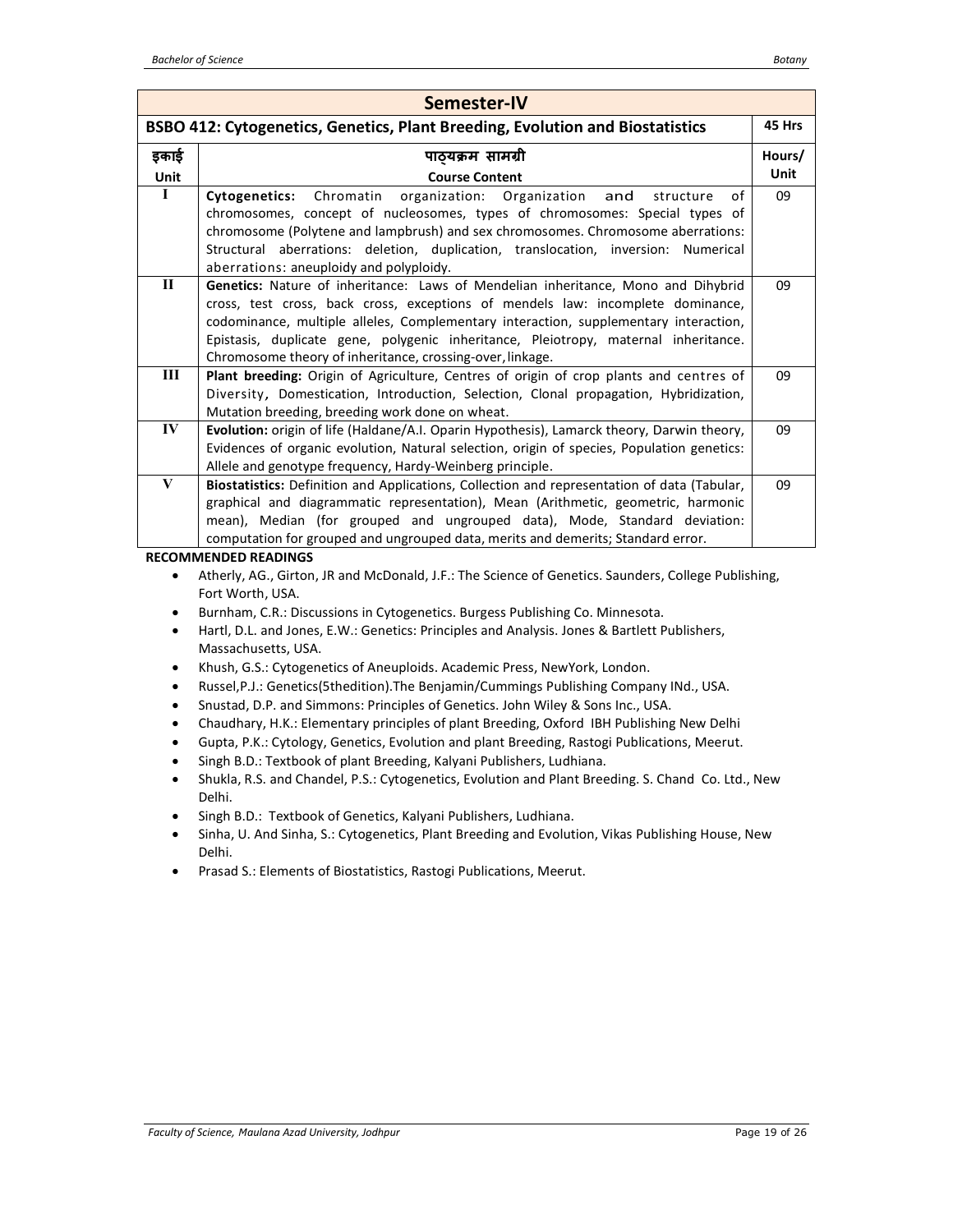| Semester-IV                                                                                                                 |  |  |
|-----------------------------------------------------------------------------------------------------------------------------|--|--|
| 45 Hrs<br><b>BSBO 421: Practical - Botany Lab-IV</b>                                                                        |  |  |
| ⋗<br><b>Taxonomy</b>                                                                                                        |  |  |
| Description of following flowers in taxonomic sense:                                                                        |  |  |
| Ranunculaceae: Delphinium<br>1.                                                                                             |  |  |
| Papaveraceae: Papaver<br>2.                                                                                                 |  |  |
| Caryophyllaceae: Dianthus, Saponaria<br>3.                                                                                  |  |  |
| 4.<br>Apiaceae: Coriandrum                                                                                                  |  |  |
| Asteracecae: Helianthus, Sonchus<br>5.                                                                                      |  |  |
| Acanthceae: Adhatoda, Barleria<br>6.                                                                                        |  |  |
| Apocynaceae: Catharanthus, Thevetia, Nerium<br>7.                                                                           |  |  |
| Asclepiadaceae: Calotropis<br>8.                                                                                            |  |  |
| 9.<br>Scrophulariaceae: Antirrhinum, Linaria                                                                                |  |  |
| 10. Lamiaceae: Ocimum                                                                                                       |  |  |
| 11. Euphorbiaceae: Euphorbia pulchirrima                                                                                    |  |  |
| 12. Poaceae: Triticum                                                                                                       |  |  |
| <b>Embryology</b><br>⋗                                                                                                      |  |  |
| Germination of pollen in control and 5 % sucrose solution (10 plants of the campus)<br>1.                                   |  |  |
| Translator mounting: Calotropis<br>2.                                                                                       |  |  |
| Study of Placentation : Axile, Free Central, Parietal, Marginal and Basal<br>3.                                             |  |  |
| Pollen stainability( 1:1 Glycerin: Acetocarmine) in Cassia fistula and Datura<br>4.                                         |  |  |
| 5.<br>Structure of Ovule: Orthotropus, Anatropus, Campylotropus and Amphitropus (Slides/Photographs)                        |  |  |
| <b>Genetics/Plant Breeding/Statistics</b>                                                                                   |  |  |
| Problems related to Mendel's law of dominance, segregation and independent assortment (Seed<br>1.<br>sample).               |  |  |
| Problems related to Incomplete dominance, modified ratios and multiple alleles (Seed sample).<br>2.                         |  |  |
| Problems related to linkage (Photographs).<br>3.                                                                            |  |  |
| Problems related to quantitative inheritance (Seed sample/Photographs).<br>4.                                               |  |  |
| Problems related to central tendency (Mean, Mode and Median- data sheet/plant material).<br>5.                              |  |  |
| Demonstration of Emasculation techniques including bagging, tagging and labelling.<br>6.                                    |  |  |
| 7.<br>Demonstration of Pure line and Mass line selection (Photograph)                                                       |  |  |
| Plant pathology: Study of symptoms of following diseases (specimen or photographs):<br>⋗<br>Leaf: Simple and compound<br>1. |  |  |
| 2.<br>Inflorescence: Cyathium, Verticillaster and Umbel                                                                     |  |  |
| 3.<br>Fruits: Pepo, Caryopsis, Cremocarp and Hesperidium                                                                    |  |  |
| 4.<br>Endosperm: Coconut and Ruminate in Walnut and Sitafal                                                                 |  |  |
| 5.<br>Chart showing Pure line and mass selection                                                                            |  |  |
| 6.<br>Scientific contribution of Darwin, Lamarck, Hugo de vries, Vavilov and Mendel (Photographs with                       |  |  |
| names)                                                                                                                      |  |  |
| Slides/Models/Photographs/Drawings: Chromosome structure (nucleiosome, solenoid model),<br>7.                               |  |  |
| lampbrush and polytene chromosome, Chromosomal aberrations- structural and numerical.                                       |  |  |
| <b>RECOMMENDED READINGS</b>                                                                                                 |  |  |

•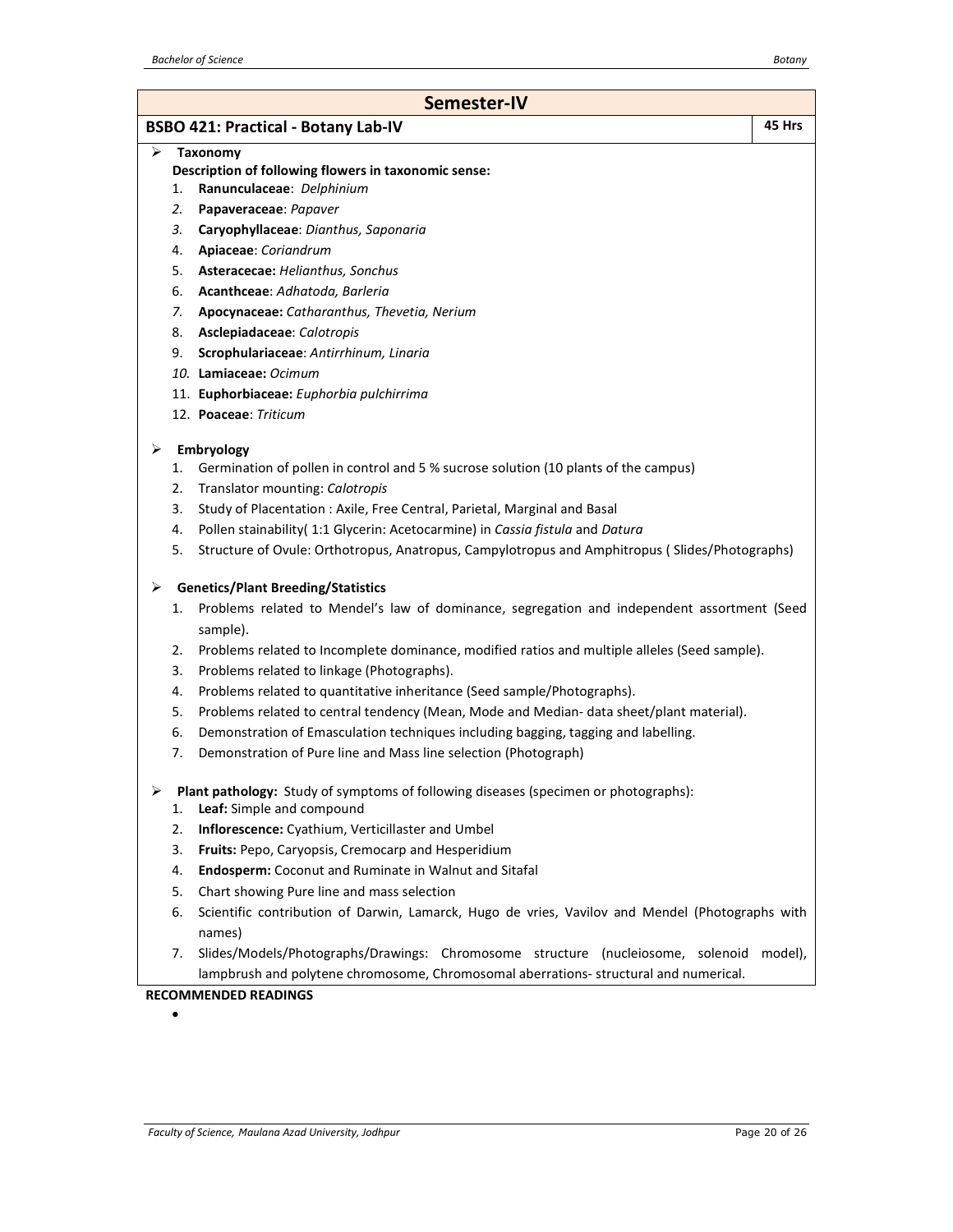| Semester-V   |                                                                                                                                                                                                                                                                                                                                                                                                                    |             |
|--------------|--------------------------------------------------------------------------------------------------------------------------------------------------------------------------------------------------------------------------------------------------------------------------------------------------------------------------------------------------------------------------------------------------------------------|-------------|
|              | <b>BSBO 511: Plant Physiology and Biochemistry</b>                                                                                                                                                                                                                                                                                                                                                                 | 45 Hrs      |
| इकाई         | पाठ्यक्रम सामग्री                                                                                                                                                                                                                                                                                                                                                                                                  | Hours/      |
| Unit         | <b>Course Content</b>                                                                                                                                                                                                                                                                                                                                                                                              | <b>Unit</b> |
| $\mathbf{I}$ | Plant-water relations: Importance of water to plant life; structure & physical properties of<br>water; diffusion and osmosis; absorption by roots, ascent of sap and transpiration<br>Mineral nutrition: Role of Essential macro- and micro-elements and their deficiency<br>symptoms<br>Transport of organic substances: Source-sink relationship; Mechanism of phloem                                            | 09          |
|              | transport, factors affecting translocation                                                                                                                                                                                                                                                                                                                                                                         |             |
| $\mathbf{I}$ | Photosynthesis: Photosynthetic pigments; absorption & action spectra, enhancement and<br>red drop effect; concept of two photosystems; Z-scheme; photophosphorylation; Calvin<br>cycle; C4 pathway; CAM pathway; photorespiration.                                                                                                                                                                                 | 09          |
| III          | Respiration: Aerobic and anaerobic respiration; Glycolysis & Krebs cycle; electron<br>transport mechanism (chemi - osmotic theory); oxidative phosphorylation;<br>pentose<br>phosphate pathway<br>Basics of enzymology: Discovery, nomenclature, classification and characteristics of<br>enzymes; concept of holoenzyme, apoenzyme, coenzyme and cofactors; mechanism of<br>action; regulation of enzyme activity | 09          |
| IV           | Nitrogen metabolism: Biological nitrogen fixation; nitrate reduction; importance of nitrate<br>reductase and its regulation; ammonium assimilation<br>Lipid metabolism: Saturated and unsaturated fatty acids, classification, structure and<br>function of lipids; fatty acid biosynthesis; $\beta$ -oxidation; storage and mobilization of fatty<br>acids                                                        | 09          |
| V            | Growth and development: Definitions; phases of growth and development; plant<br>hormones- auxins, gibberellins, cytokinins, abscisic acid and ethylene - discovery,<br>physiological roles & mechanism of action; seed germination & dormancy;<br>photoperiodism & vernalization; photomorphogenesis and skotomorphogenesis;<br>phytochromes-their discovery, physiological role and mechanism of action           | 09          |

- Dennis, D.T., Turpin, D.H., Lefebvre, D.D. and Layzell . Plant Metabolism, Longman, Essex, England
- Galston, A.W. Life processes in Plants, Scientific American Library, Springer-Verlag, New York, USA
- Hopkins, W.G. Introduction to plant physiology, John Wiley & Sons, Inc., New York, USA
- Lea, P.J. and Leegood, R.C. Plant Biochemistry and Molecular Biology, John Wiley & Sons, Chichester, England
- Mohr, H. and Schopfer, P. Plant Physiology, Springer-Verlag, Berlin, Germany
- Salisbury, F.B. and Ross, C.W. Plant Physiology, Wadsworth Publishing Co., California, USA,
- Srivastava, H.S. Plant Physiology, Rastogi Publication, Meerut
- Taiz, L. and Zeiger, E. Plant Physiology, Sinauer Associates, Inc. Publishers, Massachusetts, USA
- Amar Singh. Practical Plant Physiology, Kalyani Publishers, New Delhi
- Moore, T.C. Research Experiences in Plant Physiology: A Laboratory Manual, Springer-Verlag, Berlin
- Nifa, A.J. and Ballou, D.P. Fundamental Laboratory Approaches for Biochemistry and Biotechnology, Fitzrierald Science Press, Inc., Maryland, USA
- Wilson, K. and Goulding, K.H. A Biologists Guide to principles and techniques of Practical Biochemistry, Ed-ward Arnold, London
- Verma, V. Text book of plant physiology. Ane books, India.
- Sinha, R. K. Modern plant physiology. Narosa publishing house.
- Trivedi, P. C., Atreya, A and Pathak, K. Plant physiology, Biochemistry and Biotechnology. Ramesh Book Depot.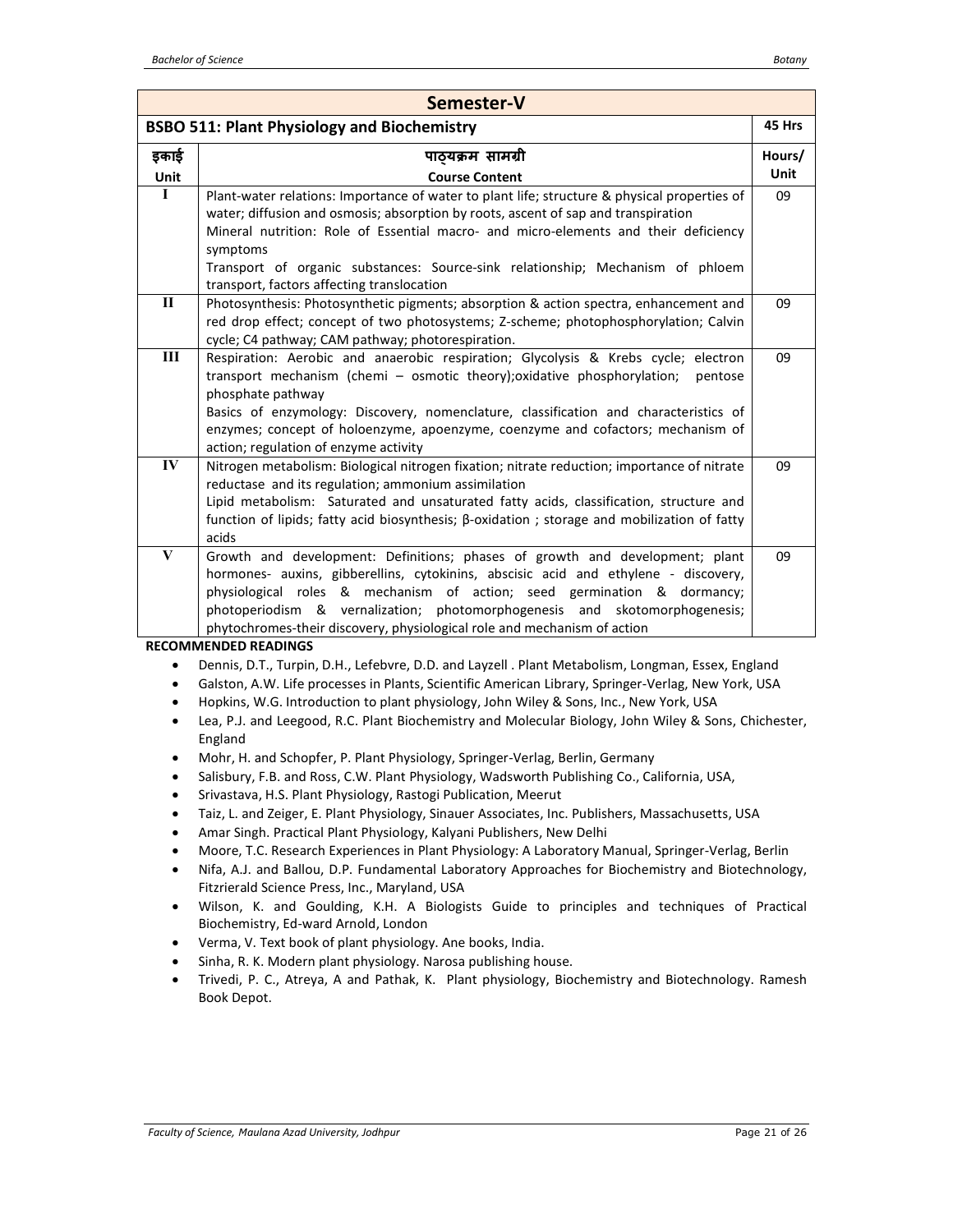|                             | Semester-V                                                                                                                                                                                                                                                                                                                                                                                                                                                                                                                                                                                                                                                                       |        |  |
|-----------------------------|----------------------------------------------------------------------------------------------------------------------------------------------------------------------------------------------------------------------------------------------------------------------------------------------------------------------------------------------------------------------------------------------------------------------------------------------------------------------------------------------------------------------------------------------------------------------------------------------------------------------------------------------------------------------------------|--------|--|
|                             | <b>BSBO 512: Plant Tissue Culture</b>                                                                                                                                                                                                                                                                                                                                                                                                                                                                                                                                                                                                                                            | 45 Hrs |  |
| इकाई                        | पाठ्यक्रम सामग्री                                                                                                                                                                                                                                                                                                                                                                                                                                                                                                                                                                                                                                                                | Hours/ |  |
| Unit                        | <b>Course Content</b>                                                                                                                                                                                                                                                                                                                                                                                                                                                                                                                                                                                                                                                            | Unit   |  |
| I                           | History of plant tissue culture: Cell theory, Totipotency, Pleuripotency, Contribution of<br>different scientist (Haberlandt, White, Skoog, Reinert, Vasil I. K., Guha and S.C.<br>Maheshwari, Cocking, Murashige).<br>Basic technique and tools of plant tissue culture: Sterilization, concept of clean<br>area/aseptic condition, laminar air flow bench, growth room, green house.                                                                                                                                                                                                                                                                                           | 09     |  |
|                             | Culture media: Basic constituents of culture media (MS: Inorganic and organic nutrients,<br>energy source, gelling agents, PGR's, pH).                                                                                                                                                                                                                                                                                                                                                                                                                                                                                                                                           |        |  |
| $\mathbf{I}$                | Micropropagation: Definition, various stages of Micropropagation: Explant types and<br>origin (in relation to establishment of different types of cultures), pretreatment of<br>explants, surface sterilization of explants(types of chemicals, concentration used and<br>duration of surface sterilization, establishment of cultures, Repeated transfer of explants,<br>subculture of In vitro established cultures, rooting (In vitro and ex vitro) and hardening of<br>plantlets. Methods of Micropropagation, Axillary bud culture, Adventitious shoot culture,<br>shoot tip culture, Callus cultures: Initiation and maintenance, organogenesis, somatic<br>embryogenesis. | 09     |  |
| Ш                           | Protoplast culture technique: source of protoplasts, isolation techniques, enzymes,<br>osmoticum, purification of protoplasts, viability of protoplast and various culture<br>techniques, culture medium, protoplast development: Cell wall formation, Growth,<br>division and plant regeneration.<br>Somatic hybridization: protoplast fusion. Identification and selection of hybrid cells,<br>verification and characterization of somatic hybrids, Cybrids, Potential, problems and<br>limitations of somatic hybridization.                                                                                                                                                 | 09     |  |
| $\overline{\mathbf{IV}}$    | Cell culture: Types of suspension culture, growth measurement, synchronization of cells,<br>techniques for single cell culture, selection of cells for higher yield, optimization of growth<br>conditions, bioreactors for large scale culture, types of bioreactors, immobilization of cell<br>culture, Hairy root cultures, Elicitations and biotransformation.                                                                                                                                                                                                                                                                                                                | 09     |  |
| $\overline{\mathbf{V}}$     | Application and scope of plant tissue culture: In forestry, floriculture, agriculture and<br>biodiversity conservation. Production of virus - free plants, haploids, soma clonal variants<br>and synthetic seeds. Cryopreservation: Raising aseptic cultures, addition<br>of<br>cryoprotectants, freezing, storage, thawing, and determination of viability, Retrieval of<br>plants and its applications.                                                                                                                                                                                                                                                                        | 09     |  |
| <b>RECOMMENDED READINGS</b> |                                                                                                                                                                                                                                                                                                                                                                                                                                                                                                                                                                                                                                                                                  |        |  |
| $\bullet$                   | Beyl C. A. & Trigiano R. N.: Plant Propagation Concept & Laboratory Exercises, CRC press, Taylor &<br>Francis Group.<br>Lindsey K.: PlantTissueCultureManualSupplement7, Springer India Private Limited, New Delhi, India.                                                                                                                                                                                                                                                                                                                                                                                                                                                       |        |  |

- Ravishankar G. A. and Venkataraman L. A.: Recent Advances in Biotechnological Applications of Plant Tissue and Cell Culture. Oxford & IBH Publishing Co. Pvt. Ltd. New Delhi.
- Ahuja M. R.; Micropropagation of Woody Plants. Kluwer Academic publishers, AHD ordrecht, The Netherlands.
- Razdan M. K.: Introduction to Plant Tissue Culture, Oxford & IBHPublishing Co. Pvt. Ltd. NewDelhi.
- Bhojwani S.S. and Razdan M. K.: Plant Tissue Culture: Theory and Practice, Elsevier Science
- Mather J. P. and Roberts P. E.:"Introduction to Cell and Tissue Culture: Theory and Technique "Springer.
- George E.F.: Plant Propagation by Tissue Culture: Volume1.The background,Springer.
- SinghB.D.: Biotechnology Expanding Horizon, Kalyani Publishers, Ludhiana.
- Chawla H. S.: Introduction to Plant Biotechnology, Oxford & IBH Publishing Co. Pvt. Ltd., New Delhi.
- Purohit,S.D.: Introduction to plant cell, tissue and organ culture. Prentice Hall.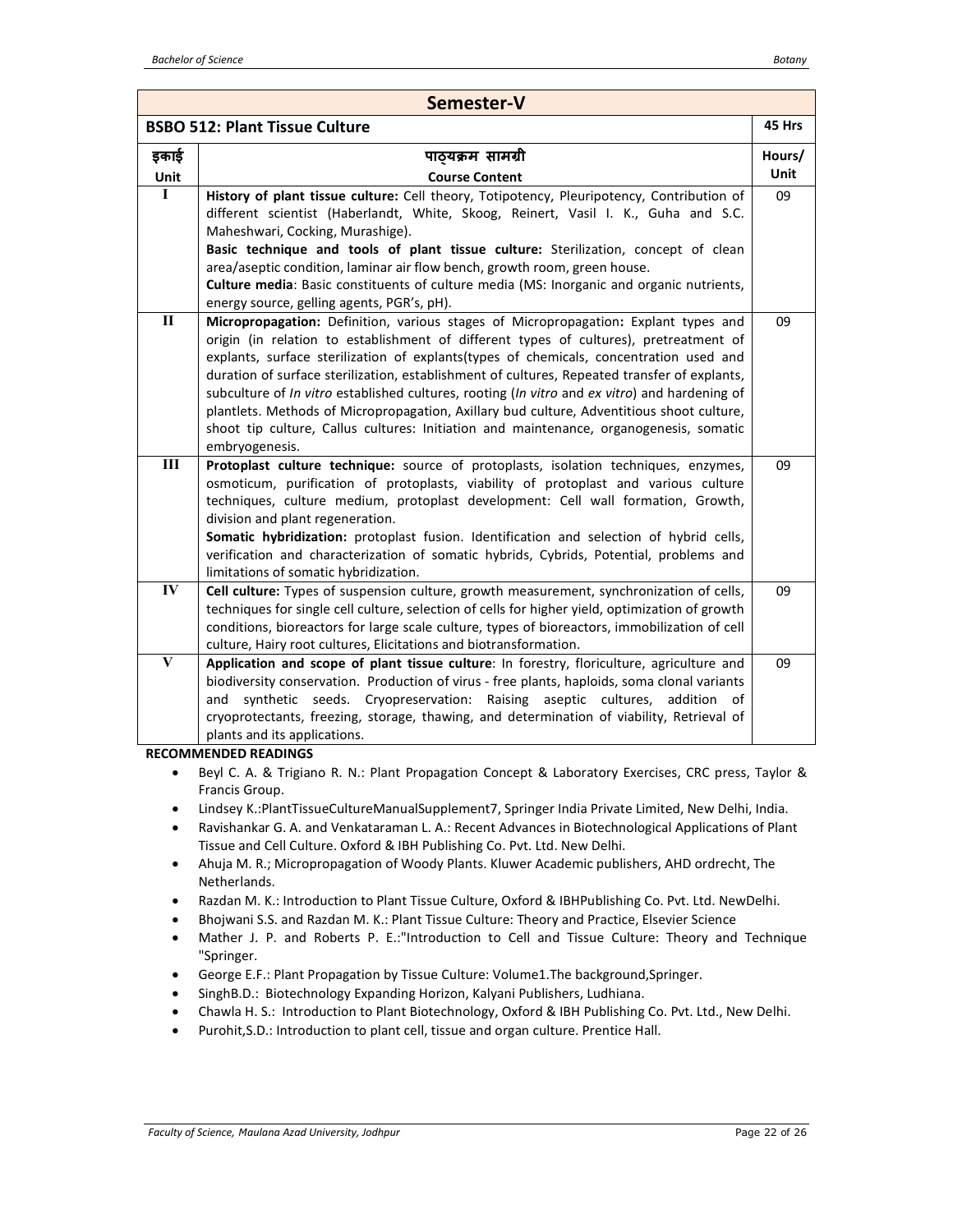|   | Semester-V                                          |                                                                                                                                                                             |  |
|---|-----------------------------------------------------|-----------------------------------------------------------------------------------------------------------------------------------------------------------------------------|--|
|   | 45 Hrs<br><b>BSBO 521: Practical - Botany Lab-V</b> |                                                                                                                                                                             |  |
| ⋗ |                                                     | <b>Plant Physiology and Biochemistry</b>                                                                                                                                    |  |
|   |                                                     | <b>Major Exercises</b>                                                                                                                                                      |  |
|   | 1.                                                  | Determine osmotic potential by diffusion pressure deficit.                                                                                                                  |  |
|   | 2.                                                  | Determine Rf value of an unknown amio acid using paper chromatography.                                                                                                      |  |
|   |                                                     | 3. Separate chlorophyll pigments by paper chromatography.                                                                                                                   |  |
|   |                                                     | <b>Minor Exercises</b>                                                                                                                                                      |  |
|   |                                                     | 1. Demonstrate effect on membrane permeability by different temperature (room, hot water<br>treatments)                                                                     |  |
|   |                                                     | 2. Demonstrate effect on membrane permeability by different organic solvents (Ethanol, Methanol,<br>Butanol).                                                               |  |
|   |                                                     | 3. Demonstrate opening and closing of Stomata (using distil water, sucrose and KCl, independently).                                                                         |  |
|   | 4.                                                  | Demonstrate plasmolysis                                                                                                                                                     |  |
|   | Spots                                               |                                                                                                                                                                             |  |
|   | 1.                                                  | Contribution of Scientist to Physiology and biochemistry: E. Munch, M. Calvin, H.P. Hatch and C.R.<br>slack, E. Fischer, P. Mitchel, S.B. Hendricks and H.A. Borthwick.     |  |
|   | 2.                                                  | Ripening of fruits.                                                                                                                                                         |  |
|   | 3.                                                  | IBA effect on rooting                                                                                                                                                       |  |
|   | 4.                                                  | Ethylene effect                                                                                                                                                             |  |
|   | 5.                                                  | Photomorphogenesis                                                                                                                                                          |  |
|   | 6.                                                  | Senescence                                                                                                                                                                  |  |
|   | 7.                                                  | Chlorophyll separation                                                                                                                                                      |  |
|   | 8.                                                  | RQ.                                                                                                                                                                         |  |
|   | 9.                                                  | Protein structure: secondary (helix, sheets), tertiary and quaternary.                                                                                                      |  |
|   |                                                     | 10. Root nodules.                                                                                                                                                           |  |
|   |                                                     | <b>Plant Tissue Culture Experiments</b>                                                                                                                                     |  |
|   | 1.                                                  | Prepare culture medium (mentioning PGR and each constituents in mg/L) for induction of callus;<br>surface sterilize and inoculate the given explant for culture initiation. |  |
|   |                                                     | 2. Prepare culture medium (mentioning PGR and each constituents in mg/L) for axillary shoots;<br>surface sterilize and inoculate the given explant for culture initiation.  |  |
|   | 3.                                                  | Prepare culture medium (mentioning PGR and each constituents in mg/L) for In vitro roots;<br>surface sterilize and inoculate the given explant for culture initiation.      |  |
|   | 4.                                                  | Prepare culture medium (mentioning PGR and each constituents in mg/L) for haploid culture;                                                                                  |  |
|   | Spots                                               | surface sterilize and inoculate the given explant for culture initiation.                                                                                                   |  |
|   | 1.                                                  | Contribution of Scientist to Biotechnology: Gottlieb Haberlandt, Miller and Skoog.                                                                                          |  |
|   | 2.                                                  | Anther culture.                                                                                                                                                             |  |
|   | 3.                                                  | Synthetic seeds.                                                                                                                                                            |  |
|   |                                                     | 4. Protoplast                                                                                                                                                               |  |
|   |                                                     | 5. Somatic hybridization.                                                                                                                                                   |  |
|   | 6.                                                  | Tools and techniques: Laminar air flow bench, Autoclave, Bioreactor.                                                                                                        |  |
|   |                                                     |                                                                                                                                                                             |  |

7. In Vitro Production: Shikonin; Diosgenin; Ephedrin; Vinca Alkaloids

### **RECOMMENDED READINGS**

•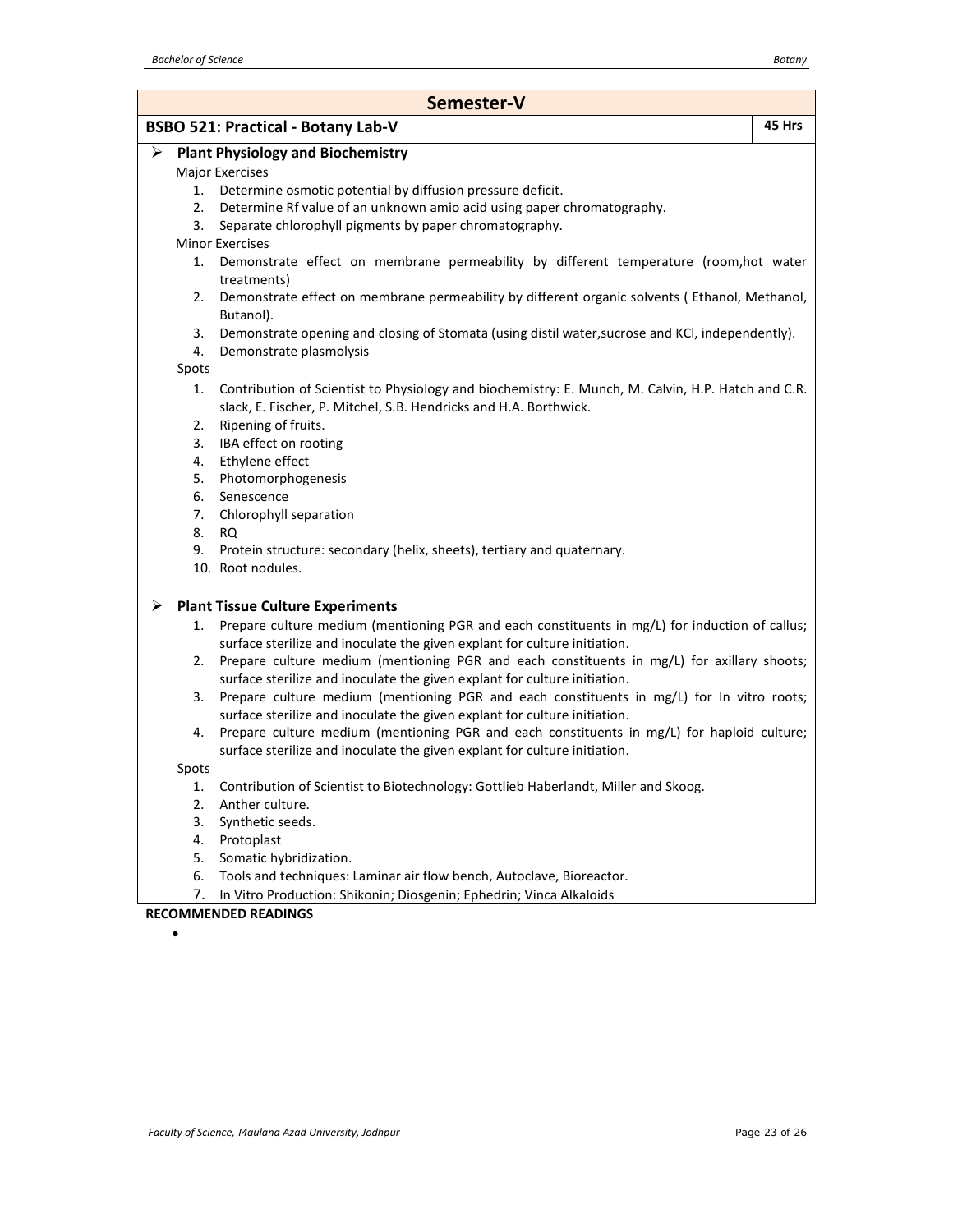| Semester-VI |                                                                                                                                                                                                                                                                                                                                                     |        |
|-------------|-----------------------------------------------------------------------------------------------------------------------------------------------------------------------------------------------------------------------------------------------------------------------------------------------------------------------------------------------------|--------|
|             | <b>BSBO 611: Ecology and Environmental Biology</b>                                                                                                                                                                                                                                                                                                  | 45 Hrs |
| इकाई        | पाठयक्रम सामग्री                                                                                                                                                                                                                                                                                                                                    | Hours/ |
| <b>Unit</b> | <b>Course Content</b>                                                                                                                                                                                                                                                                                                                               | Unit   |
| 1           | Plants and Environment: Atmosphere (gaseous composition) water (properties of water<br>cycle), Light (Global radiation, Photosynthetically active radiation), temperature, soil<br>(development, soil profile, Physicochemical properties) and adaptation of plants to water,<br>temperature, light and salinity.                                   | 09     |
| П           | Population ecology: Concept & Character, growth curve, biotic potential, ecotypes and<br>ecads. Community ecology and succession: community characteristics Frequency, density,<br>cover, life forms & biological spectrum. Succession: Concept, classification, model and<br>mechanisms; examples (hydrosere and Xerosere).                        | 09     |
| Ш           | Ecosystem: structure, abiotic and biotic components, food chain, Food web, ecological<br>pyramids, energy flow, biogeochemical cycles of carbon, nitrogen and phosphorus.                                                                                                                                                                           | 09     |
| $\bf{IV}$   | Productivity: Primary productivity, its measurements and Factors affecting primary<br>productivity. Environmental biology of Indian Desert: Climate, vegetation Types, adaptive<br>strategies of desert plants. Desertification: meaning, causes, critical issues. Biodiversity:<br>Types of biodiversity and their conservation (in situ, ex-situ) | 09     |
| V           | Pollution ecology; Definition, classification, Sources, effect and control measures of air,<br>water and land Pollution. Green house effect, Acid rain, Eutrophication. Biogeographical<br>regions of India.                                                                                                                                        | 09     |

- Odum, E.P. : Basic ecology, Saunders Philadelphia
- Sharma, P.D. : Ecology and environment, Rastogi publications, Meerut
- Dash, M.C. : Fundamentals of ecology, Tata McGraw Hill publishing Co.LTD ,New Delhi
- Singh, J.S. , Singh S.P. and Gupta, S.R. : Ecology environment and Resource conservation, Anamaya publishers, New Delhi
- Shukla, R.S. and Chandel, P.S : A textbook of plant ecology, S. Chand & Company LTD. Ram Nagar, New Delhi
- Sen, D.N. Environment and plant life in Indian desert, Geobios International, Jodhpur.
- Kumar, H.D. General Ecology. Vikas publishing house, Pvt. New Delhi.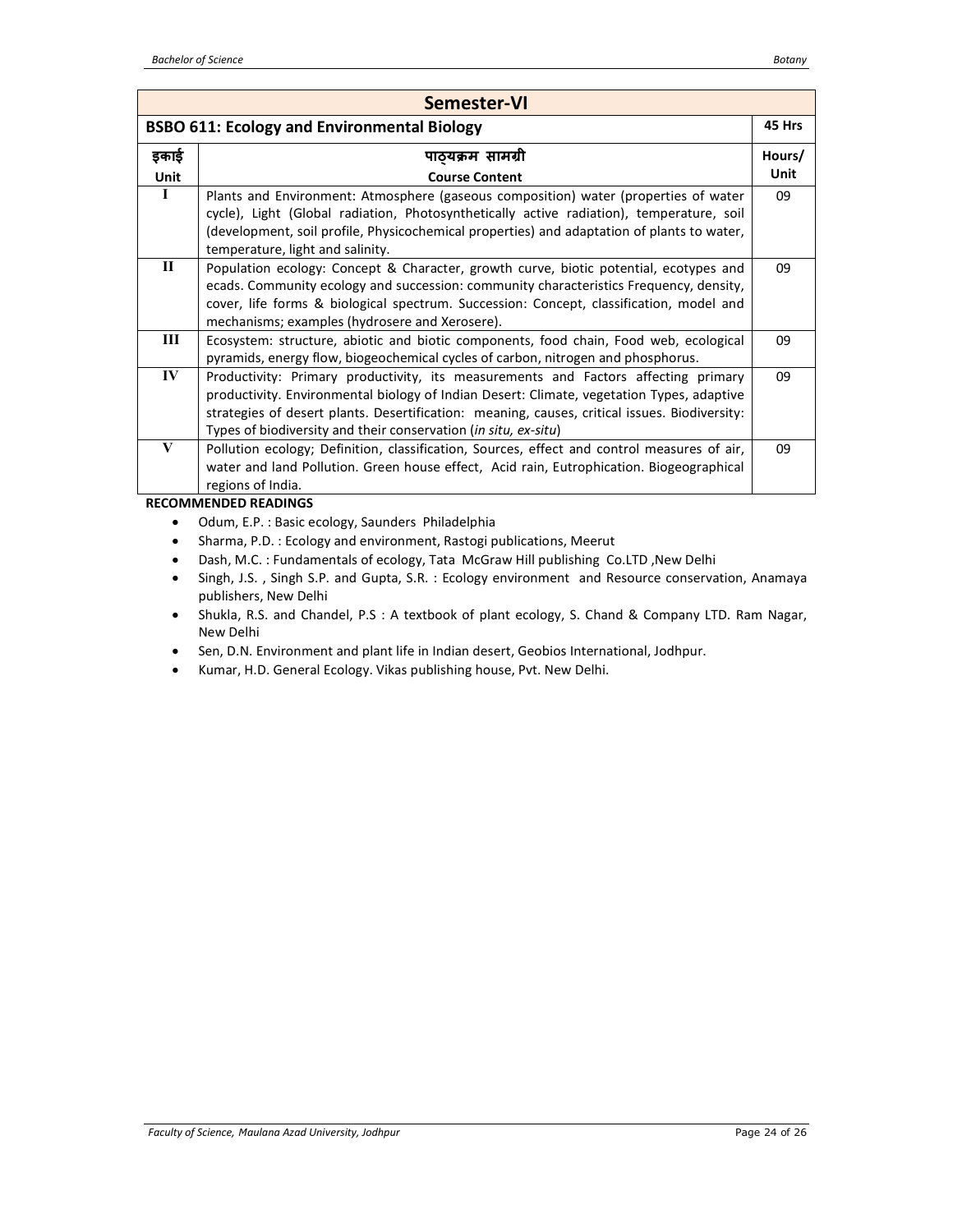| Semester-VI  |                                                                                                                                                                                                                                                                                                                                                                                                                                                                                                                                                                                                       |             |
|--------------|-------------------------------------------------------------------------------------------------------------------------------------------------------------------------------------------------------------------------------------------------------------------------------------------------------------------------------------------------------------------------------------------------------------------------------------------------------------------------------------------------------------------------------------------------------------------------------------------------------|-------------|
|              | <b>BSBO 612: Recombinant DNA Technology</b>                                                                                                                                                                                                                                                                                                                                                                                                                                                                                                                                                           | 45 Hrs      |
| इकाई         | पाठयक्रम सामग्री                                                                                                                                                                                                                                                                                                                                                                                                                                                                                                                                                                                      | Hours/      |
| Unit         | <b>Course Content</b>                                                                                                                                                                                                                                                                                                                                                                                                                                                                                                                                                                                 | <b>Unit</b> |
| $\mathbf{I}$ | Basics of recombinant DNA Technology: History and definition, source of desired gene,<br>isolation of desired gene, restriction enzymes (types and their properties), Genomic and<br>cDNA library, Gene cloning vectors: properties of an ideal vector, carrying capacity of<br>vectors, types of vectors (pBR <sup>322</sup> , pUC). Integration of gene into vector and<br>Transformation. artificial chromosome (BAC, YAC). Selection of desired recombinant<br>cells.                                                                                                                             | 09          |
| $\mathbf{I}$ | Gene transfer methods in plants: Agrobacterium mediated gene transfer in plants:<br>Properties of Agrobacterium, types of Agrobacterium, molecular organization of Ti-<br>plasmid (nopaline and octapine types), molecular organization of T-DNA, molecular<br>biology of T-DNA transfer, integration of T-DNA into host cell. Direct method of gene<br>transfer: Electroporation, chemical methods, biolistics, microinjection, macro injection.<br>Marker genes: Reporter genes (e.g. Lux gene, GUS gene), Selectable markers (e.g.<br>Antibiotic resistance markers, Herbicide resistance markers) | 09          |
| III          | Transgenic Crops-Resistant to abiotic stress, Resistance to biotic stress (Insect resistance,<br>virus resistance, disease resistance), herbicide resistance and transgenics for improved<br>storage, flower colour, shape, male sterility, terminator seed, protein quality, vitamin and<br>production of edible vaccines                                                                                                                                                                                                                                                                            | 09          |
| IV           | GMOs, Biosafety, Risk assessment, and Containment. Labelling of GMOs.<br>Patent: requirement and process of patent.<br>IPR and Bioresources.<br>Copyright,<br>geographical indicators, trade mark, farmer's and plant breeder's rights; bioethics                                                                                                                                                                                                                                                                                                                                                     | 09          |
| V            | Techniques: Electrophoresis: Principle, types (Horizontal and Vertical Electrophoresis) and<br>applications. DNA fingerprinting: Principle and applications. PCR: Principle, types and<br>applications. Southern and Northern Blotting: principle, method and application. DNA<br>sequencing (Chain termination method) principle, method and applications.<br><b>RECOMMENDED READINGS</b>                                                                                                                                                                                                            | 09          |

• Singh B.D. Biotechnology Expanding Horizon, Kalyani Publishers, Ludhiana.

- Chawla H. S. Introduction to Plant Biotechnology, Oxford & IBH Publishing Co. Pvt. Ltd., New Delhi.
- GreeneJ. J. And Rao V. S.: Recombinant DNA–Principles and Methodologies. Marcel Dekker, New York.
- Primrose S. B. and Twyman R. M.: Principles of gene manipulation and genomics, Blackwell Science, Oxford.
- Hansen and Harper: Differentially expressed gene in plants, Taylor and Francis Ltd. London.
- Collins G. B. And Shepherd R. J.: Engineering plants for commercial products and applications, NYA cad. of Science Publishers.